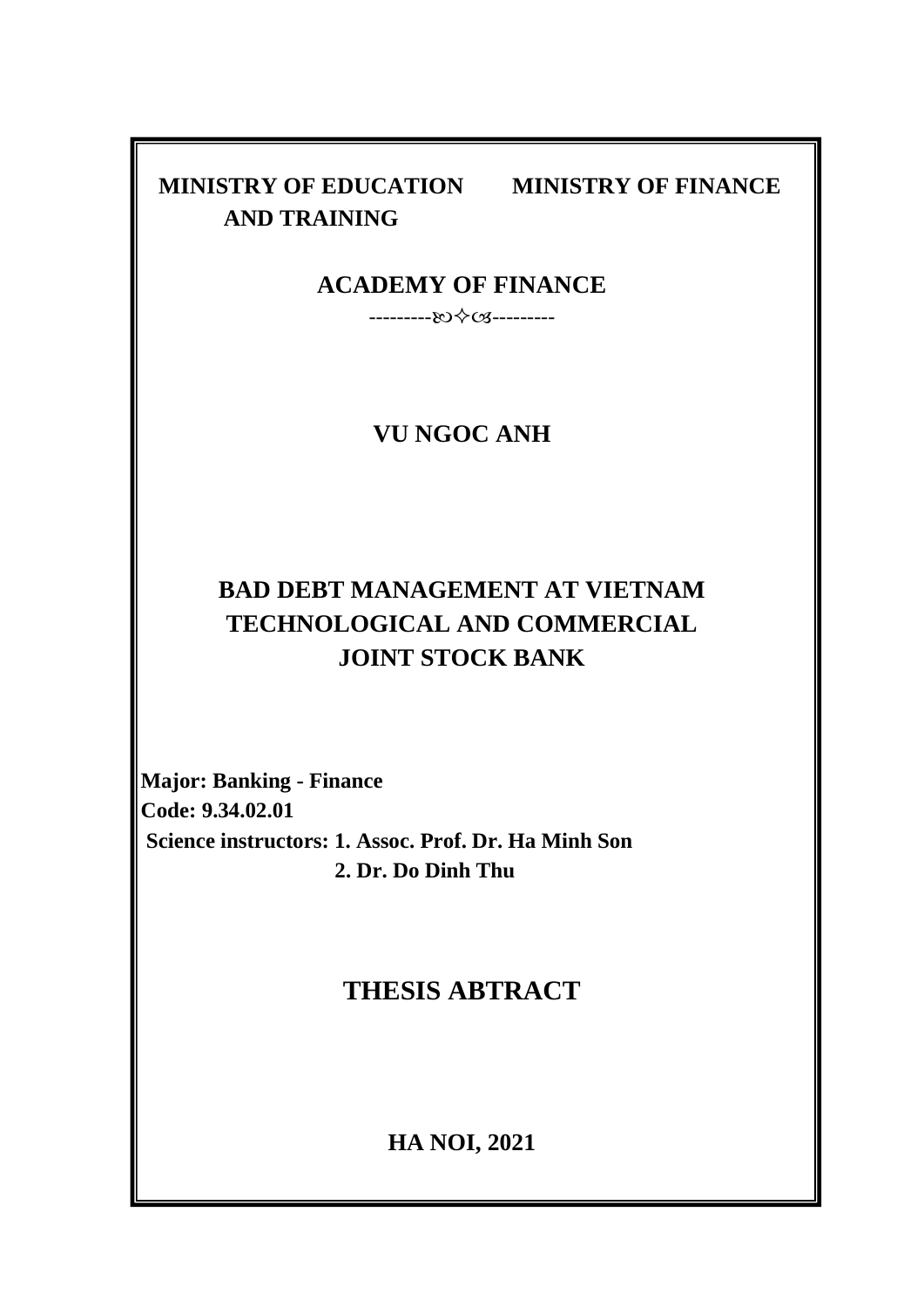# **THE PUBLICATION COMPLETED AT ACADEMY OF FINANCE**

**Science instructors: 1. Assoc. Prof. Dr. Ha Minh So 2. Dr. Do Dinh Thu**

# **The thesis will be defended in front of the Judging Council at Academy of Finance**

At: …….date ……month…..…year……..

The thesis can be found at: National Library and Academy of Finance's Library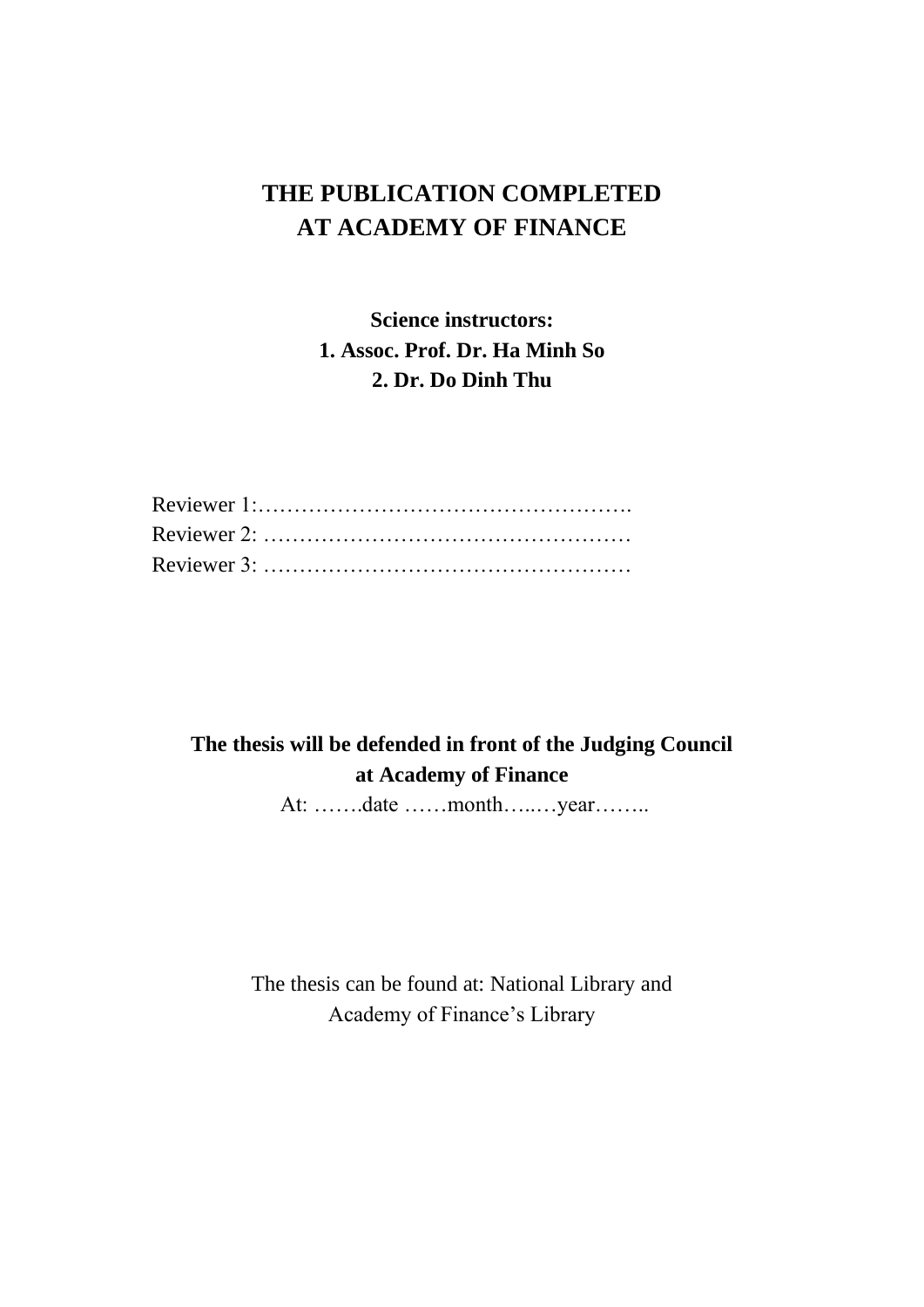#### **PREFACE**

#### **1. The necessity of the thesis**

Credit activity is one of the most important core activities of commercial banks. Bad debt exists objectively in credit activities, and maintaining bad debt at a safe level is one of the important goals of commercial banks. Bad debt is not only a fundamental cause of insecurity, increasing risk provisioning, increasing the cost of handling bad debts, thereby reducing the bank's expected profit but also negatively affecting to socio-economic development, affecting the reputation of the bank itself as well as the health of the national financial system. Bad debt management is considered as an important activity for banks to identify causes, predict losses, and then offer effective measures to control and handle bad debts. Thereby commercial banks can minimize losses due to bad debt as well as providing preventive measures to avoid bad debts from repeating in the future.

In fact, bad debt management at Vietnamese commercial banks still has many shortcomings. The ratio of bad debts to total outstanding loans is still quite high, in many cases bad debts have not been properly recorded, therefore the bad debt ratio does not reflect the actual situation of credit activities, potentially causes losses to the bank as well as for the economy.

Vietnam Technological and Commercial Joint Stock Bank (Techcombank) is one of the leading private commercial banks in terms of total assets and large outstanding loans in Vietnam. Selected as one of the first 10 Vietnamese commercial banks to pilot Basel II, Techcombank always focuses on safety, transparency, and sustainability issues in business operations. However, the bad debt management activities at Techcombank, apart from the successes achieved, still have certain limitations.

From the above analysis, I chose the topic *"Bad debt management at Vietnam Technological and Commercial Joint Stock Bank"*, to improve professional theory, approach research on the current situation of debt management and initially proposed some solutions to manage bad debts at Techcombank and strengthen the bad debt management of Vietnamese commercial banks in the current integration conditions.

#### **2. Literature Review**

#### **2.1. International Literature Review**

- Edward W. Reed, 1984 *"Commercial banking"* [109] mentioned bad debt in the following way: Bad debt is money that a bank lends to a customer, but when the debt is due to be recovered, it cannot be recovered due to subjective factors from the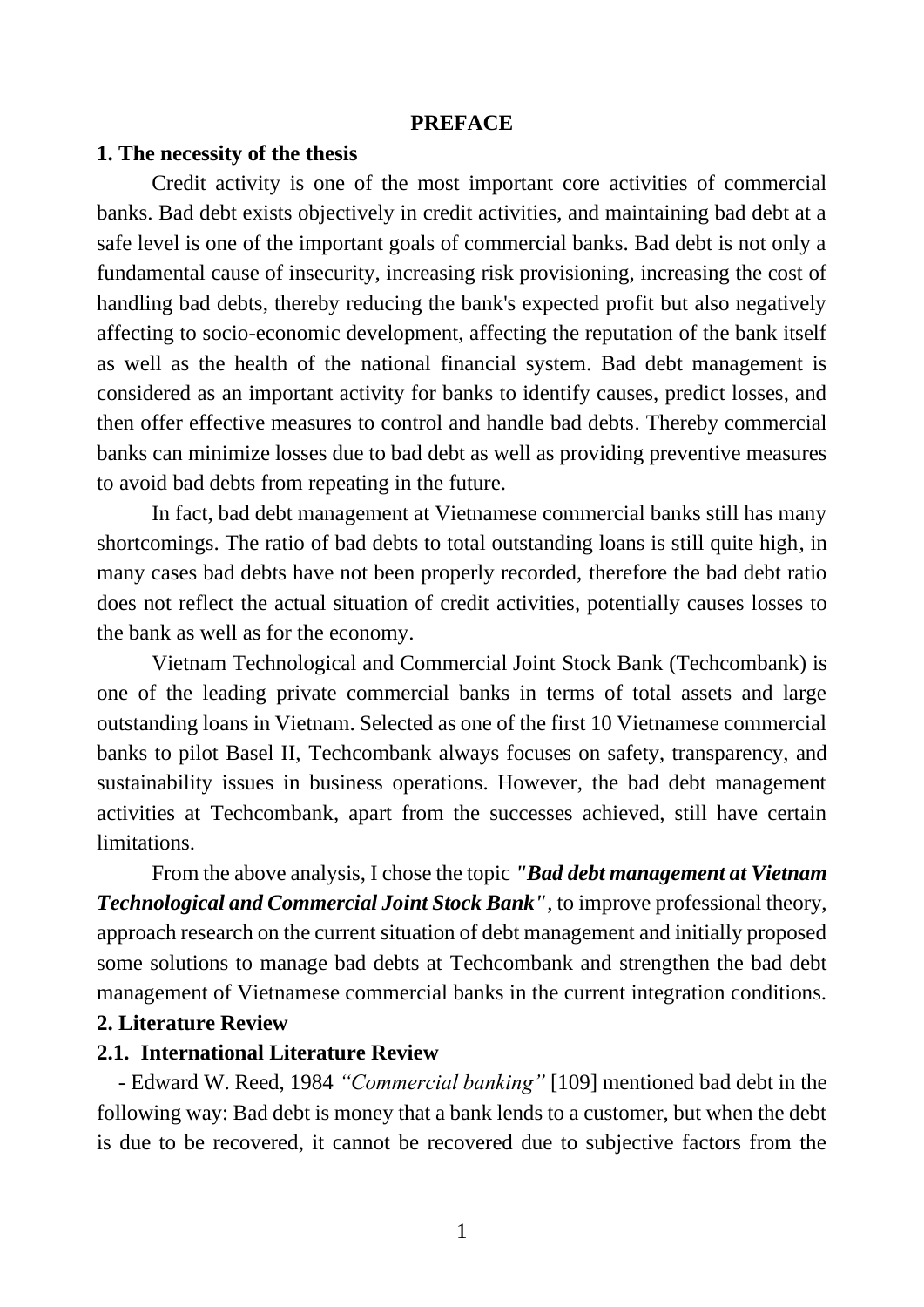customer such as the situaion of loss, bankrupcy, which lead to the inability to pay the bank's debt when maturity.

 - Frederic S. Mishkin, 1992 *"The Economics of Money, Banking, and Financial Markets" [110]* focused on analyzing the causes of bad debt mainly arising from asymmetric information. He proposed some principles of loan management to reduce credit risk in general and limit bad debt in particular, including: (i) Screening and monitoring; (ii) Long-term customer relationships and credit rules; (iii) Collateral and compensating balance; (iv) Bank capital and desirable compatibility. In this work, he also mentioned the use of reserves as a remedy for the direct impact of bad debts on the bank's business.

 - Simon Kwan & Robert A. Eisenbeis, 1997 *"Bank Risk, Capitalization, and Operating Efficiency" [114]* analyzed the impact of bad debt on the banking system and the economy. The author also pointed out a principle that when interest rates and bad debts reach a certain level, the "credit deterioration" effect will occur because banks are more careful in limiting development risks arising from the promotion of lending. The author explained that banks themselves will actively limit credit in the context of high bad debt.

 - Carmen M. Reinhart & Kenneth S. Rogoff, 2010 *"Growth in a Time of Debt"* [107] said that bad debt is a warning sign for future financial crisis if not monitored and handled promptly. Understanding the causes as well as analyzing the impact of bad debt on the business activities of banks is extremely important to come up with effective measures to manage bad debts and ensure the safety of business operations of the bank.

 - Raphael Espinoza and Ananthakrishnan, 2010 *"Nonperforming Loans in the GCC Banking System and their Macroeconomic Effects"[113]* said that bad debt has a large impact on the banking system of Gulf countries. The study showed that: according to an electronic control system, from 1995-2008 with about 80 banks in the Gulf region: the bad debt ratio increased with the development of the economy, which pushed back the bad debt ratio, interest rate, risk increased significantly. This model implied that the cumulative impact of long macroeconomic shocks over a three-year period was large. Industry-specific factors related to risk and performance are also related to future NPLs. The study also investigated the feedback effect of increasing NPL ratio on growth using VAR (vector autoregression) model.

 - Moh Benny Alexandri and Teguh Iman Santoso (2015) *"Non Performing Loan: Impact of Internal and External Factor: Evidence in Indonesia"[111]* assumed that bad debt affects endogenous and exogenous factors. This study examined the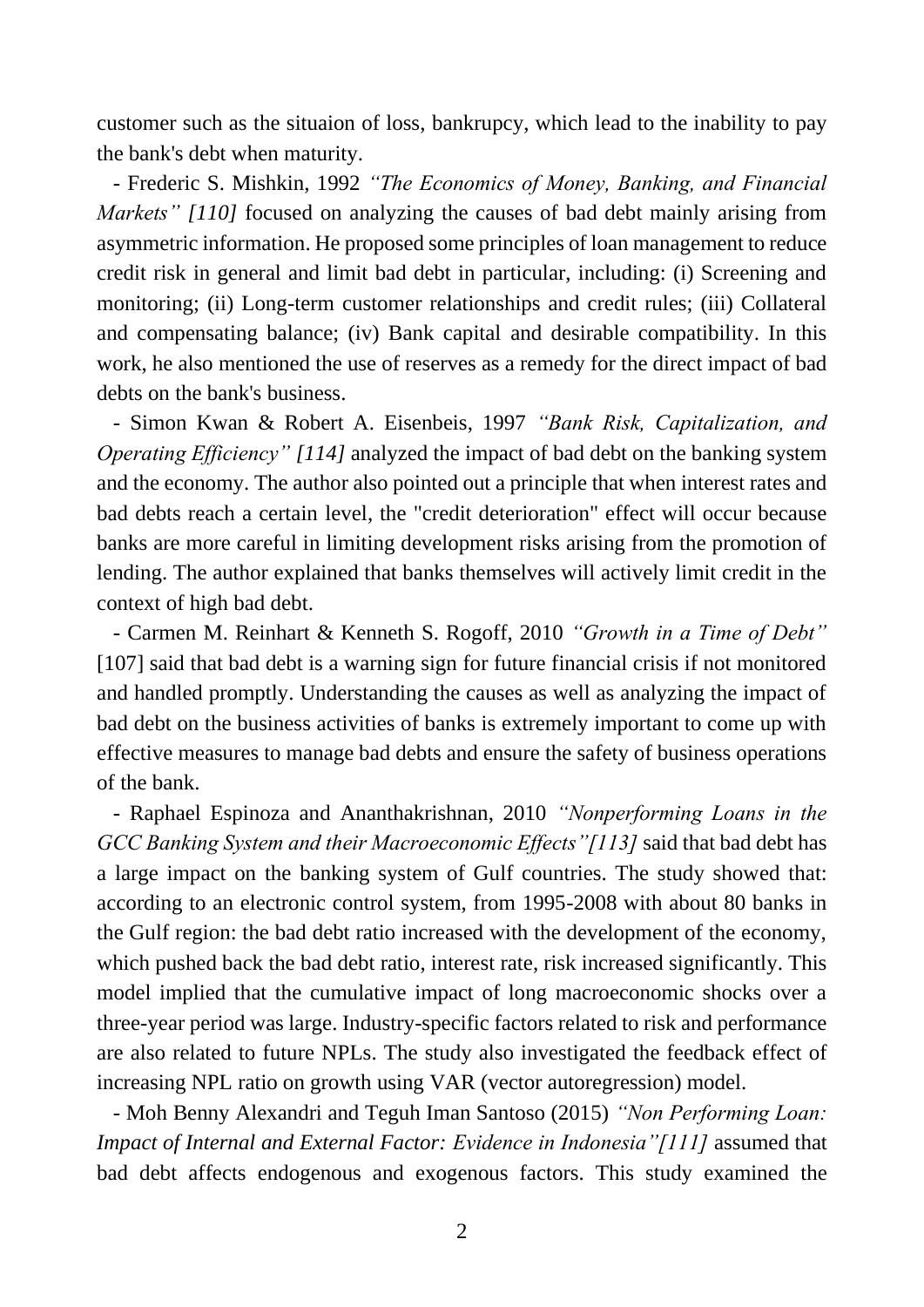influence of domestic and foreign banks on the level of bad debt in Indonesian development banks. This was a quantitative study using a regression panel to analyze data for the period 2009 - 2013. The study subjects included 26 banks. Influencing factors consisted of safety ratio - CAR, efficiency level - ROA, growth rate of gross domestic product - GDP and inflation rate. The predictive model used is the Random Effects Model - REM panel data model. The results of this study concluded that: the efficiency of banks will reduce the level of bad debt.

#### **2.2 Vietnam literature view**

- Pham Thi Truc Quynh, *"Research on factors affecting the bad debt market in Vietnam"[70]*, Doctoral thesis of Economics 2020. The thesis used quantitative research methods and mathematical models to study the factors affecting the bad debt market and to offer policies to develop the bad debt market according to the market mechanism.

- Truong Thi Đuc Giang, *"Management of bad debt in credit activities of Joint Stock Commercial Bank for Industry and Trade of Vietnam"[90]*, Doctoral thesis of Economics 2020. The thesis focused on analyzing and assessing the current situation of bad debts and bad debt management in credit activities at Joint Stock Commercial Bank for Industry and Trade of Vietnam in the period 2012 - 2018.

- Nguyen Thi Kim Quynh, *"Improving the efficiency of Asset Management Companies in handling bad debts for Vietnamese credit institutions"[57]*, Doctoral thesis of Economics 2020. The thesis has built a quantitative research model including 10 factors affecting VAMC's bad debt handling efficiency.

- Nguyen Thi Hong Vinh, *"Bad debts of Vietnamese commercial banking system"[56]*, Doctoral thesis of Economics 2017. The thesis has proposed research models, data collection and regression model estimation. The thesis has used GMM dynamic panel data estimation to evaluate the influencing factors as well as the impact of bad debt in commercial banks in the period 2005-2015.

- Nguyen Thu Huong, *"Developing the bad debt trading market in Vietnam" [62]*, Doctoral thesis of Economics 2016. The thesis has systematized and clarified some theoretical and practical issues about bad debt, bad debt trading market and developing bad debt trading market.

- Nguyen Thi Thu Cuc*, "Bad debt management at Bank for Agriculture and Rural Development of Vietnam"[58]*, Doctoral thesis of Economics 2015. The thesis focused on analyzing and evaluating the situation and results of bad debt management activities at Bank for Agriculture and Rural Development of Vietnam in the period 2010 - 2014. The author also offered some models of bad debt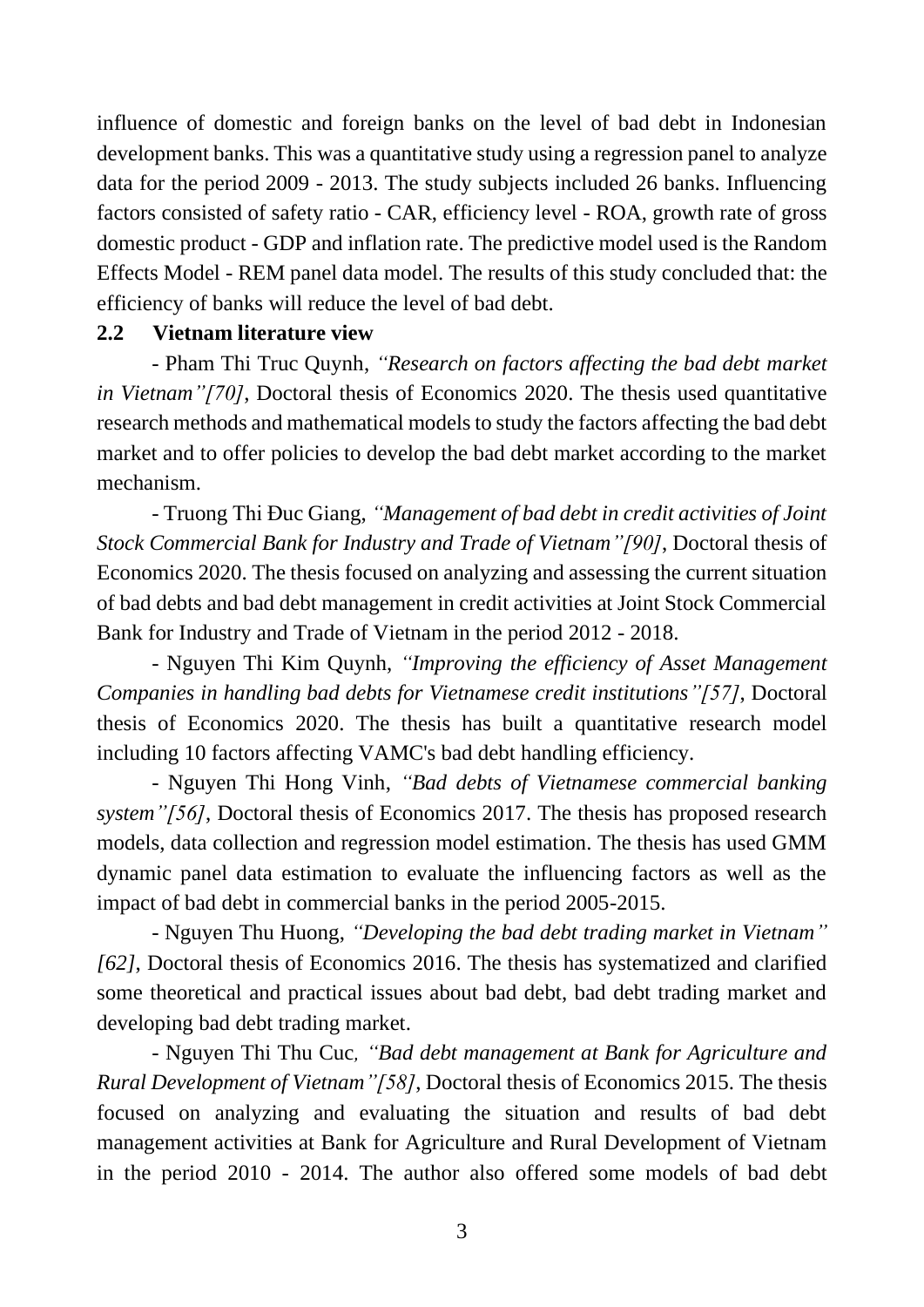management in the world and in Vietnam.

 - Duong Thi Hoan, *"Improving credit quality at Vietnam joint stock commercial banks"[2]*, Doctoral thesis of Economics 2020. The thesis has built a quantitative research model including 7 factors affecting the credit quality of commercial banks, thereby the thesis assessed comprehensively the credit quality of joint stock commercial banks in Vietnam in the period 2014 - 2018 through influencing factors.

#### **3. Reasearch Gaps and Research Questions**

#### **3.1. Reasearch Gaps**

*Firstly,* theoretically, there are many studies on bad debt and bad debt management, however, the number of studies on bad debt management considers all the components and the factors affecting bad debt management are still quite limited. In addition, when researching bad debt management, previous studies often only focused on the results of bad debt management activities but did not analyze the objectives of bad debt management and did not compare the results of bad debt management with the goal of bad debt management set by the bank.

On the other hand, previous studies on bad debt and bad debt management were mainly qualitative. They did not show the relationship between influencing factors and bad debt management results by econometric model. Therefore, the conclusions made in previous studies are still subjective. This is a gap of previous studies that the thesis will focus on clarifying.

*Secondly,* in practical terms, the financial - banking sector is associated with the movement of time. In the recent period, especially 2015 - 2020, the financial industry in general as well as the banking industry have been significantly changed. At the same time, in the period of 2015 - 2020, the State Bank had continued to improve the legal framework, develop mechanisms and policies for credit management, and accelerate the implementation of the project on restructuring the credit institution system in association with bad debt settlement. This made the topicality of previous studies significantly reduced.

Because there are still research gaps as above, it is necessary for me to choose the topic, which is meaningful in terms of theory and practice.

#### **3.2. Research Questions**

- What are the evaluation criteria and factors affecting bad debt management at commercial banks?

- What are models and tools to measure and evaluate the impact of factors affecting bad debt management at Vietnam Technological and Commercial Joint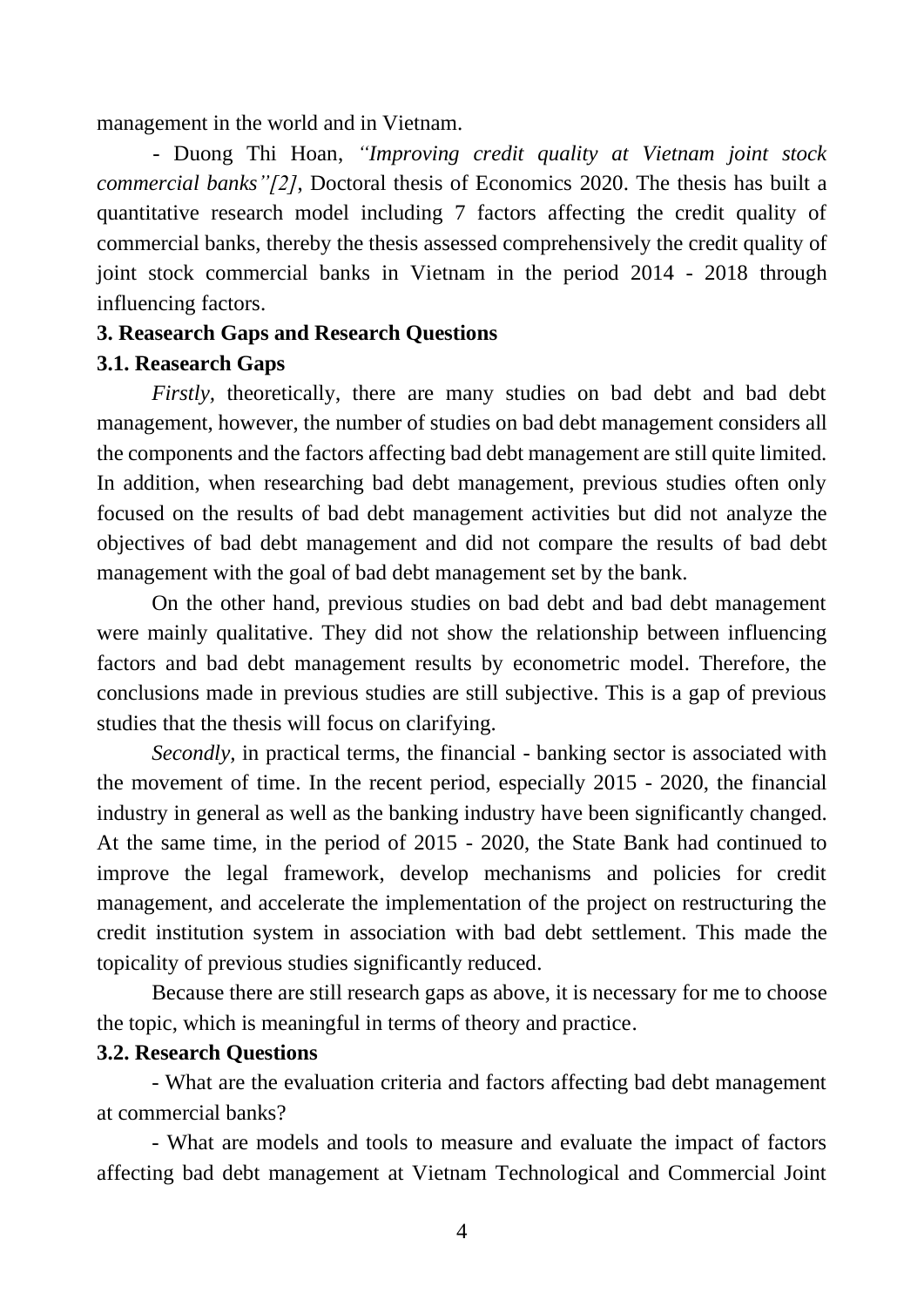Stock Bank?

- What are the limitations and causes in bad debt management at Vietnam Technological and Commercial Joint Stock Bank?

- What are solutions to manage bad debt at Vietnam Technological and Commercial Joint Stock Bank?

#### **4. Research ojective and Research tasks**

#### **4.1. Research ojective**

Proposing solutions to strengthen bad debt management at Vietnam Technological and Commercial Joint Stock Bank.

#### **4.2. Research tasks**

Clarifying the basic theories of bad debt and bad debt management of commercial banks, drawing lessons from experience on bad debt management for Vietnam Technological and Commercial Joint Stock Bank through studying the experience of some large commercial banks in Vietnam.

Assessing the current situation of bad debts and managing bad debts of Vietnam Technological and Commercial Joint Stock Bank for the period 2015 - 2020 systematically, pointing out limitations and causes, and then proposing solutions to strengthen bad debt management at Vietnam Technological and Commercial Joint Stock Bank in the near future.

#### **5. Research subject and scope**

#### **5.1 Research subject**

"Bad Management at Commercial Banks" in general and "Bad debt Management at Vietnam Technological and Commercial Joint Stock Bank" in particular.

#### **5.2 Research scope**

- Regarding the content: Bad debt, bad debt management in credit activity (lending) of commercial banks.

- Regarding space: The thesis focuses on researching at Techcombank.

- Regarding time: The thesis analyzes the current situation of bad debt management at Techcombank for the period of 2015 - 2020. The solution will be implemented according to the roadmap to 2030.

#### **6. Research methods**

"- *Scientific methodology:* Dialectical and historical materialism of Marxism - Leninism to ensure the awareness of bad debt management in credit activities according to international standards at commercial banks in general and at Techcombank in particular always be logical between intuitive perception and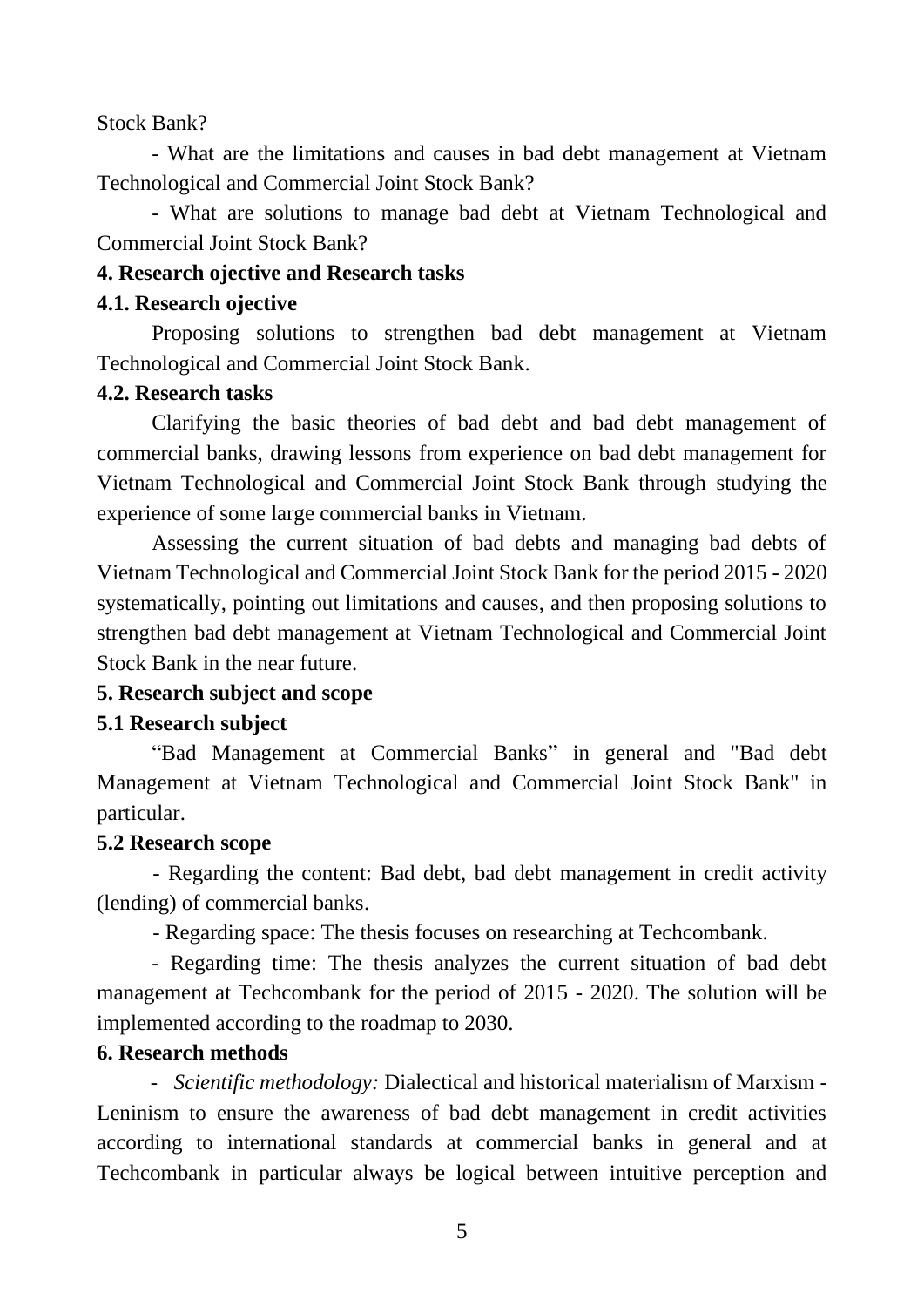thinking and practice*.* 

- *Statistical method:* Collecting primary and secondary data related to bad debt management at Techcombank according to time series from internal reports, reports of State management agencies and direct observation at the Head Office, several branches to collect information and data for the research of the thesis.

- *Interview method:* Interviewing experts, credit officers and managers at some branches of Techcombank (in person, by email) to get more necessary information, useful for the research and completion of the thesis.

- *Survey method by questionnaire:* Distributing questionnaires to get more information for assessing the influence of factors on bad debt management at branches of Techcombank. Branches selected by the author for the survey ensures representativeness: There are some in big cities, some in rural areas, some with high bad debt ratio, some with low bad debt ratio.

- *Experimental method:* Based on the results of the questionnaire survey and expert interviews, the author processed the data on excel and SPSS software, analyzes the reliability of each influencing factor as well as the measurement criteria. The author also applied descriptive statistics method to synthesize and compare to quantify the influence of factors.

- *Methods of comparison, analysis, synthesis:* Through statistics, comparison, analysis, and synthesis of statistical reports of Techcombank, the author evaluateed and analyzeed the current situation of bad debt management at Techcombank in the period of 2015 - 2020.

- L*ogical reasoning method:* From the theoretical and practical issues, especially the shortcomings, weaknesses and causes at Techcombank on bad debt management, the author made logical inferences to propose solutions and recommendations to strengthen bad debt management at Techcombank.

#### **7. Main achievements**

*Theoretically,* the thesis has systematized the theories on bad debt management of commercial banks and at the same time established four contents of bad debt management in which the content of bad debt management is explained in association with characteristics of credit operations and governance of commercial banks and national legal framework. In addition, the study also presents the evaluation criteria for bad debt management of commercial banks built in two groups: (1) Quantitative criteria and (2) Qualitative criteria.

*In practice,* the thesis has analyzed and evaluated the current situation of bad debt management at Techcombank through econometric models, with surveys and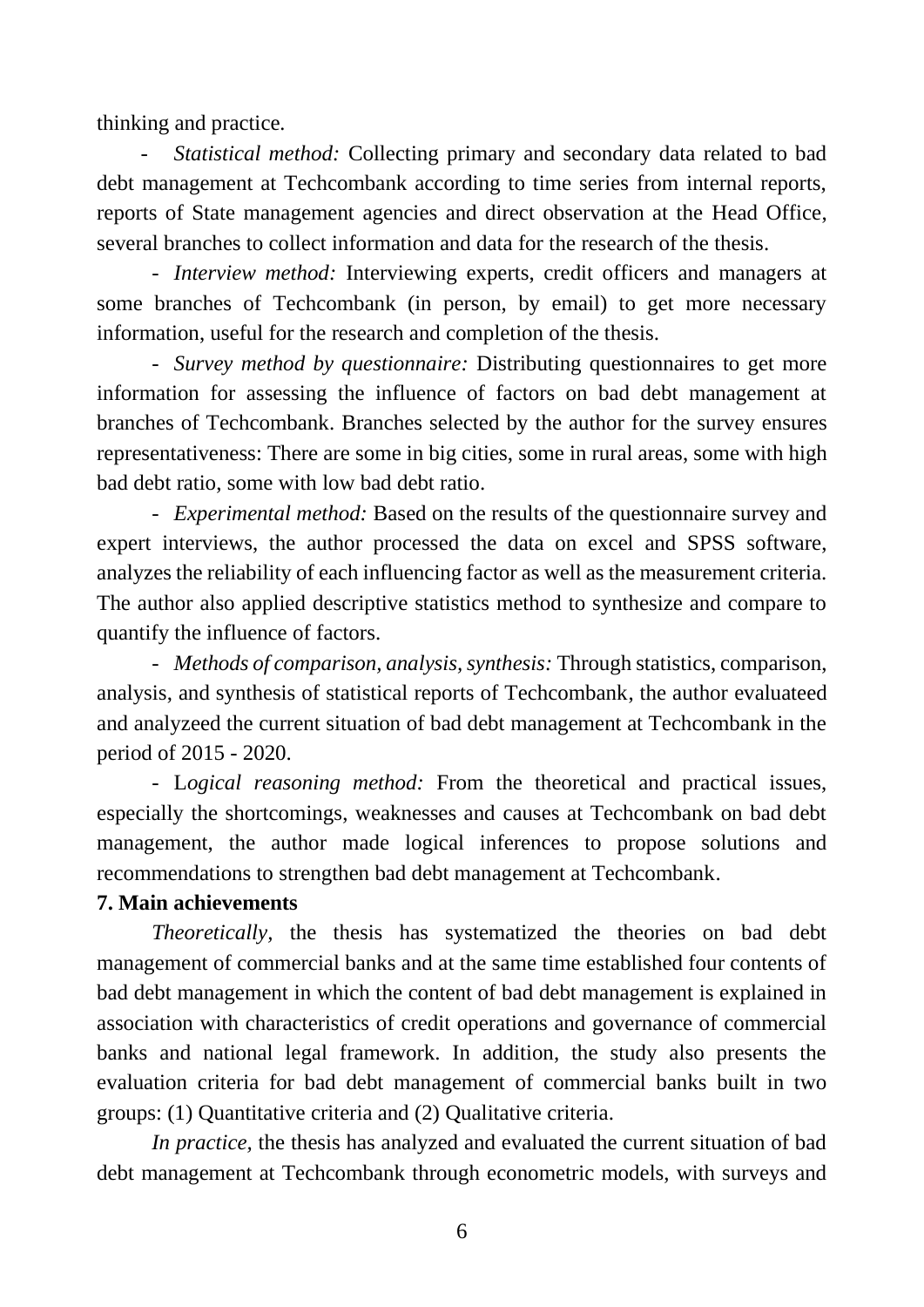interviews with managers and scientists to collect and analyze data. With those methods, the thesis has fully and comprehensively pointed out the level of achievement and limitations in the situation of bad debt management at Techcombank in the period 2015 - 2020.

The thesis has built a group of highly feasible solutions with modern content to strengthen bad debt management at Techcombank, which includes Solution on building legal system separate bad debt management; Solution to complete the organizational model and exchange information in bad debt management; Group of solutions to support human resources, information technology, financial policies...

#### **8. Structure of the thesis**

In addition to the introduction, conclusion, the thesis is divided into three chapters:

- *- Chapter 1:* Basic theory of bad debt management of commercial bank
- *- Chapter 2:* Current situation of bad debt management at Techcombank
- *- Chapter 3:* Solution for bad debt management at Techcombank

## **CHAPTER 1 BASIC THEORY OF BAD DEBT MANAGEMENT OF COMMERCIAL BANK**

## **1.1 Bad debt of commercial bank**

## *1.1.1 Definition of bad debt of commercial bank*

Bad debt is the subprime loan, which could be overdue and suspicious about the solvency of the borrower as well as the recoverability of the capital. This is a debt that the borrower (an individual or a legal entity) cannot pay the lender upon maturity payment commitments in the credit agreement.

## *1.1.2 Bad debt classification*

Based on different classification criteria, people divide bad debts into different types: (1) B*ased on classification's basis:* Substandard debt; Doubtful Debt and Potential Irrecoverable Debt; (2) B*ased on security:* Secured Bad Debts and Unsecured Bad Debts and (3) *Based on accounting principles:* On-balance sheet Bad Debt and off-balance sheet Bad Debt.

*1.1.3 Causes of bad debt*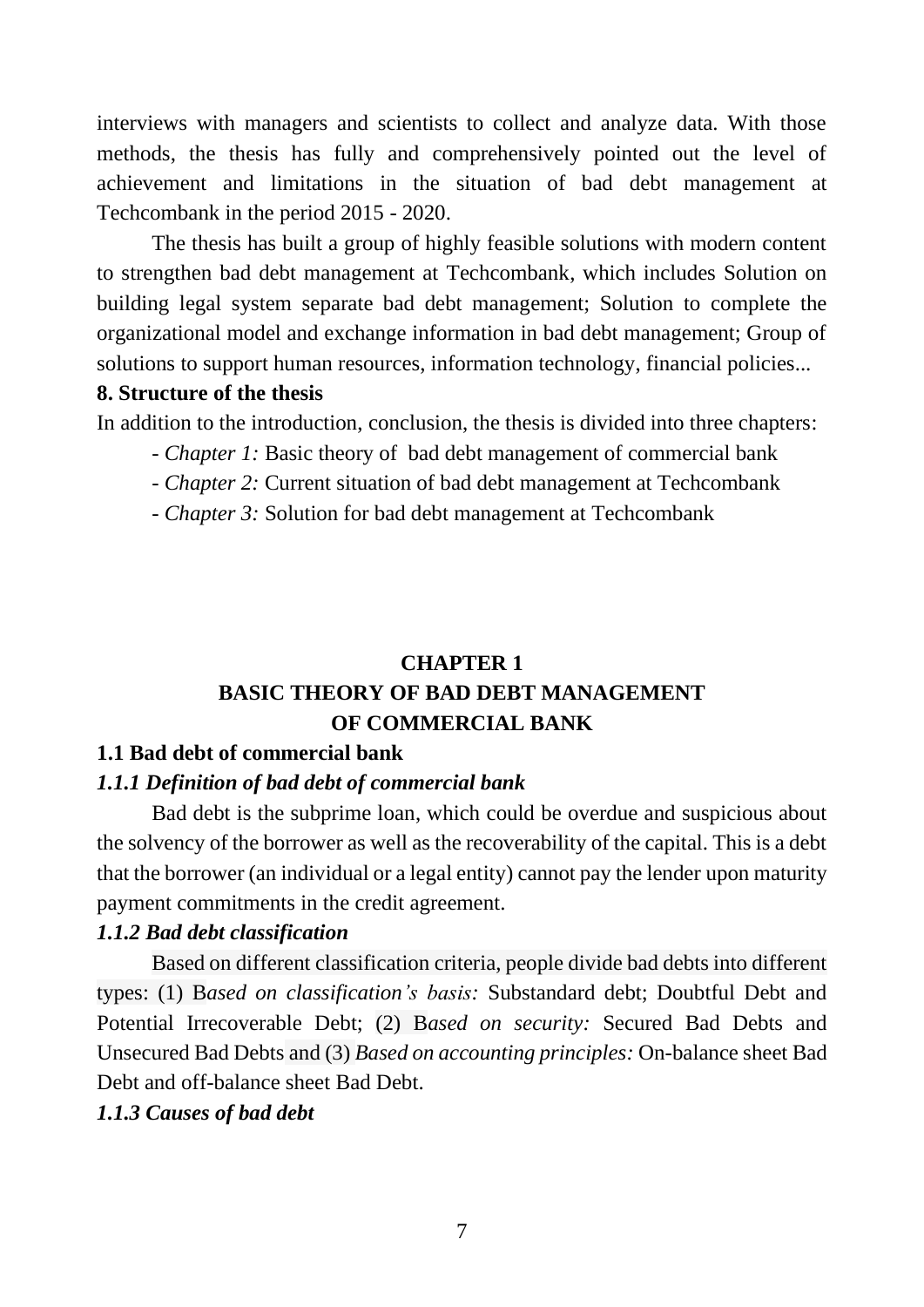**Figure 1.1: Describe the causes of bad debt of commercial banks**



Causes of bad debt are considered from two aspects: *Objective causes and subjective causes*

## *1.1.4 The impact of bad debts.*

Bad debt not only causes financial loss and reputation of the bank, but also brings difficulties for customers in accessing loans, and the cost of loans for customers will be increased. Besides, bad debt also has a negative impact on the economy in general, reducing financial capacity and affecting the safety in sustainable development of the economy.

## **1.2 Bad debt management**

## *1.2.1 Concept of bad debt management*

Bad debt management is the process of formulating and implementing strategies and systems of solutions to prevent and limit new bad debts arising, along with the handling of bad debts that have arisen in order to maximize profits, in line with the bank's risk appetite.

## *1.2.2 Goals for bad debt management*

Objectives for bad debt management are: *(1)* Controlling bad debts*;(2)* Ensuring safety and *(3)* Ensuring profitability

## *1.2.3 Content of bad debt management*

*1.2.3.1 Developing and promulgating bad debt management strategies, policies, and procedures*

*1.2.3.2 Organizational structure* 

*1.2.3.3 Bad debt management implementing*

*1.2.3.4 Report on bad debt management*

## *1.2.4 Evaluation Criteria of bad debt management*

*1.2.4.1 Quantitative Criteria*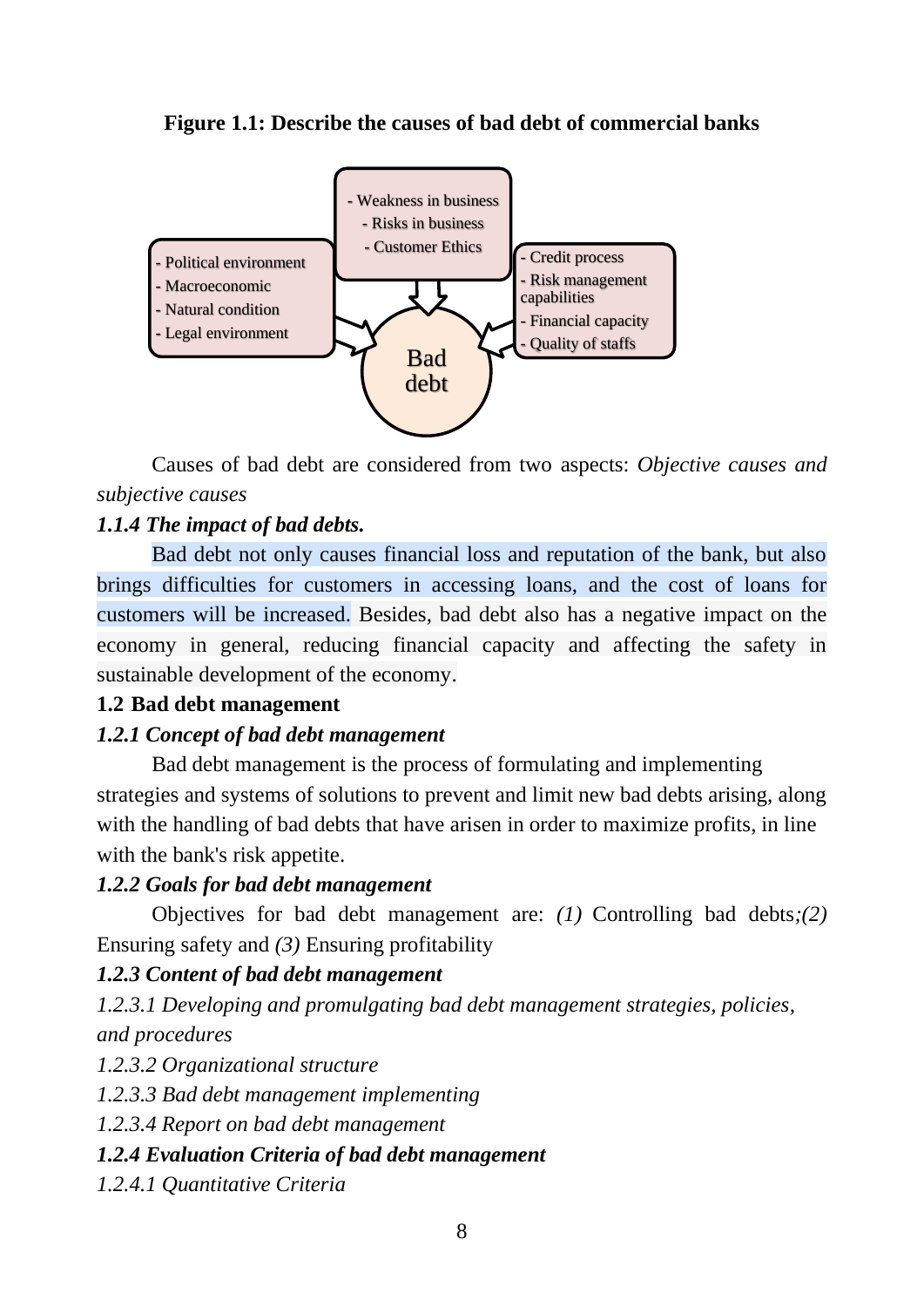Three groups of quantitative criteria include: Criteria reflecting the ability to control bad debts; Criteria reflecting the ability to ensure safety; The criteria reflect profitability.

## *1.2.4.2 Qualitative criteria*

Four criteria include: Developing and promulgating strategies and policies on bad debt management; Model and organizational structure of bad debt management apparatus; The implementation of bad debt management; Reporting on bad debt management.

## *1.2.5 Factors affecting the bad debt management*

## *1.2.5.1 Objective factors*

Three objective factors: natural and social conditions; Political institutions and the legal environment; Economic environment.

## *1.2.5.2 Subjective factors*

6 subjective factors include: *(1)* Views on bad debt management of Senior Managers; *(2)* Financial policy; *(3)* Bad debt management culture; *(4)* Methods of bad debt management implemeting; *(5)* Human resources; *(6)* Technology platform.

## **1.3 Bad debt management experiences of some commercial banks and lessons for Techcombank**

*1.3.1 Bad debt management experiences of some commercial banks 1.3.2 Lessons on bad debt management for Techcombank*

## **CONCLUSION OF CHAPTER 1**

Chapter 1 focused on clarifying the theoretical issues of bad debts and bad debt management at the commercial bank:

*Firstly,* systematizing the basic theoretical content of bad debts of the commercial bank

*Secondly,* presenting the general content of bad debt management of the commercial bank

*Thirdly,* giving out two examples of bad debt management at VietcomBank and VietinBank and drawing 6 lessons for TechcomBank.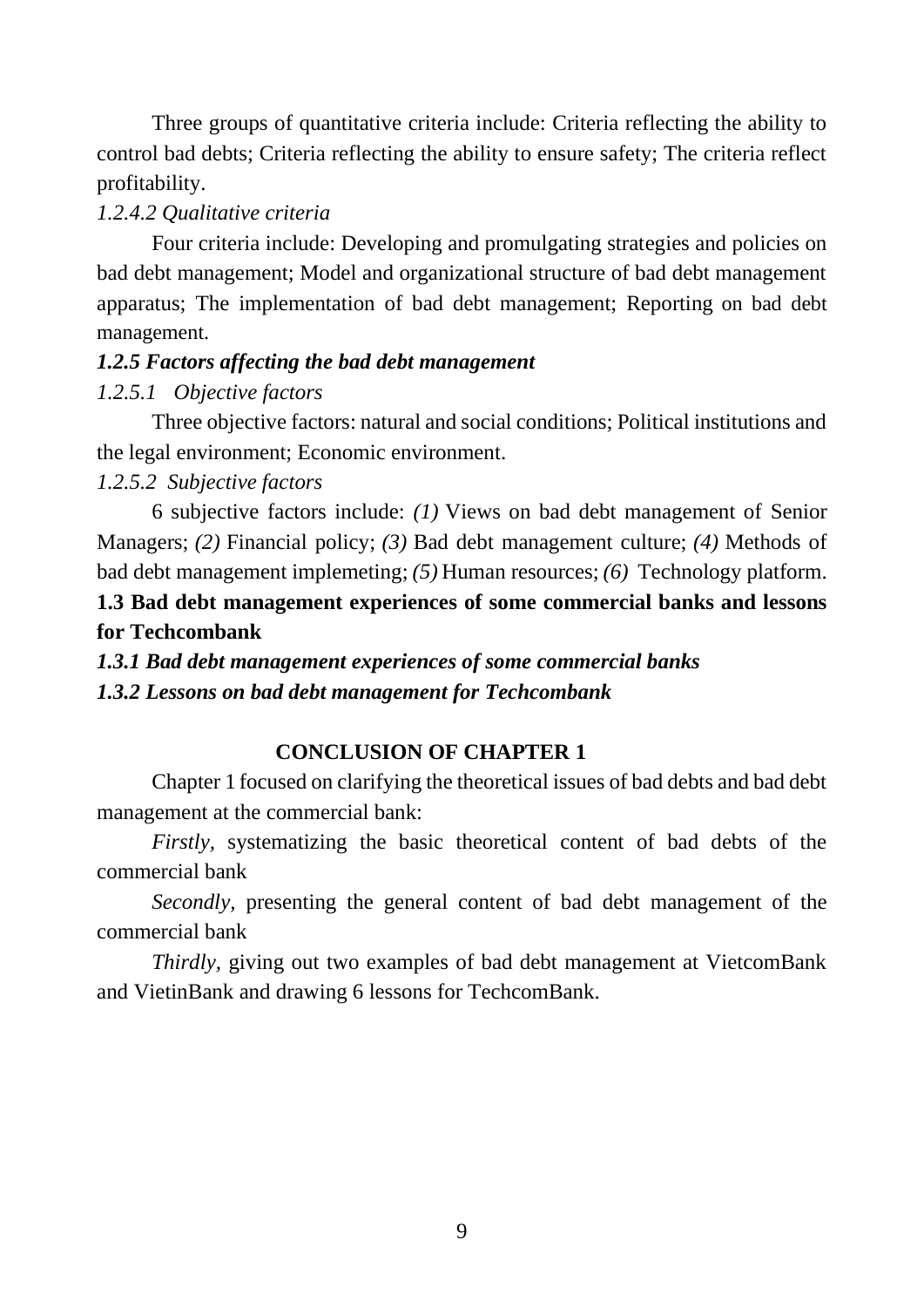## **CHAPTER 2**

# **CURRENT SITUATION OF BAD DEBT MANAGEMENT AT VIETNAM COMMERCIAL JOINT STOCK BANK**

## **2.1 Overview of Vietnam Industrial and Commercial Joint Stock Bank**

In this part, the thesis described overview of the history of formation and development, organizational structure, operational network of Techcombank and business results of Techcombank in the period of 2015 - 2020.

## **2.2 Bad debt management at Vietnam Industrial and Commercial Joint Stock Bank**

## *2.2.1 Bad debt management status at Vietnam Industrial and Commercial Joint Stock Bank through quantitative criteria*

*2.2.1.1 Criteria for controlling bad debt*

- *Regarding bad debt ratio:* In the period of 2015 - 2020, Techcombank's bad debt ratio decreased markedly, maintaining at <3%.

- *Regarding the reduction of bad debt ratio:* In the period of 2016 - 2017 Techcombank grew its outstanding debts rapidly, the ratio of bad debts decreased from 1.67% in 2015 down to 0.5% in 2020.

- *Regarding the growth rate of bad debts / Lending growth rate:* In the period of 2015 - 2020, Techcombank's lending growth rate has always reached quite high levels. In 2020, Techcombank's bad debt ratio has decreased sharply because Techcombank has actively handled some bad debts.

*2.2.1.2 Criteria for ensuring safety*

## **Table 2.7: Techcombank's capital security and liquidity 2015 – 2020**

*Unit: %*

| <b>Item</b>                         | 2015  | 2016  | 2017  | 2018  | 2019  | 2020  |
|-------------------------------------|-------|-------|-------|-------|-------|-------|
| <b>Bad debt loss compensation</b>   | 62,67 | 66,53 | 72,91 | 85,08 | 94,73 | 171,0 |
| <b>Capital adequacy Ratio (CAR)</b> | 14,7  | 13,3  | 9,4   | 14,6  | 15,5  | 16,1  |
| <b>Credit balance to capital</b>    | 70,0  | 71,8  | 76,6  | 65,5  | 76,3  | 78,1  |
| mobilization ratio (LDR)            |       |       |       |       |       |       |
| Ratio of short-term capital for     | 45,9  | 41,5  | 43    | 31,5  | 38,4  | 33,9  |
| medium-term loans                   |       |       |       |       |       |       |

*Source: [19],[22],[25],[29],[33],[34]*

TechcomBank's bad debt loss compensation factor increased steadily over the years between 2015 and 2020 with an average value in this period of 92.15%. *2.2.1.3 Profitability Criteria*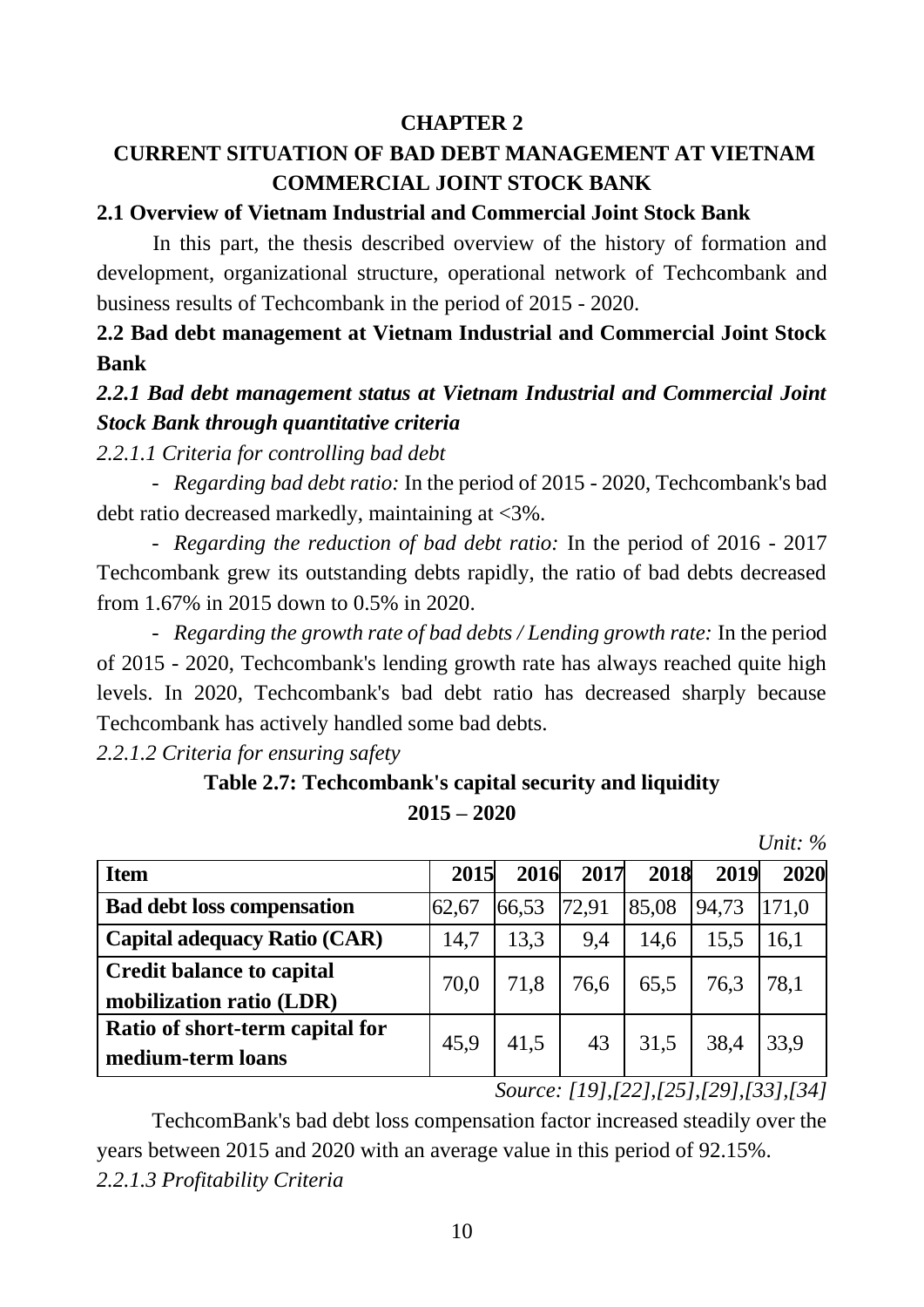| <b>Item</b>                                            | 2015  | 2016  | 2017  | 2018  | 2019  | 2020  |
|--------------------------------------------------------|-------|-------|-------|-------|-------|-------|
| Net interest income ratio (NIM)                        | 4,4   | 4,1   | 4,0   | 3,7   | 4,2   | 4,9   |
| Ratio of net interest income/Total<br>operating income | 77.20 | 68,81 | 54,26 | 62,07 | 67,67 | 69,34 |
| <b>ROA</b>                                             | 0.8   | 1.5   | 2.6   | 2.9   | 2.9   | 3,1   |
| <b>ROE</b>                                             | 9.7   | 17.5  | 27,7  | 21,5  | 17.8  | 18,3  |
| <b>Risk provision cost/Net Interest</b>                | 50,29 | 44,96 | 40,41 | 16,21 | 6.43  | 13,9  |

**Table 2.8: Profitability of Techcombank in the period of 2015 - 2020**

*Source: [19],[22],[25],[29],[33],[34]*

*Unit: %*

Techcombank's ROA, ROE and NIM consistently hold high positions in the group of private joint stock banks.

**2.2.2 Bad debt management status at Vietnam Industrial and Commercial Joint Stock Bank through qualitative criteria**

*2.2.2.1 Developing the promulgating of bad debt management strategies, policies, and procedures at Vietnam Commercial Joint Stock Bank*

Techcombank has issued quite a full set of internal documents on capital adeasure activities, lending activities, debt classification and provisioning, credit risk management policies, problem debt handling, bad debts...

*2.2.2.2 Organizational structure of bad debt management apparatus at Vietnam Industrial and Commercial Joint Stock Bank*

Bad debt management model at Techcombank with 3 protection lines:

**The first line of protection (TBV1)** includes the branches/units directly doing business; they are responsible for receiving risks and managing risk;**The second line of protection (TBV2)** includes the professional units tasked with formulating risk management policies, internal regulations on risk management, measurement, risk monitoring and compliance; **The 3rd Line of Protection (TBV3)** includes the professional units tasked with internal audit of risk management.

*2.2.2.3 Bad debt management organization at Techcombank*

## *- Bad debt identificating*

Techcombank identifies bad debts at the transaction level and the entire portfolio level. Techcombank also implements bad debt identification through the internal credit rating system guided by Basel II which is built into two models for two main groups of customers: individual customers and corporate customers.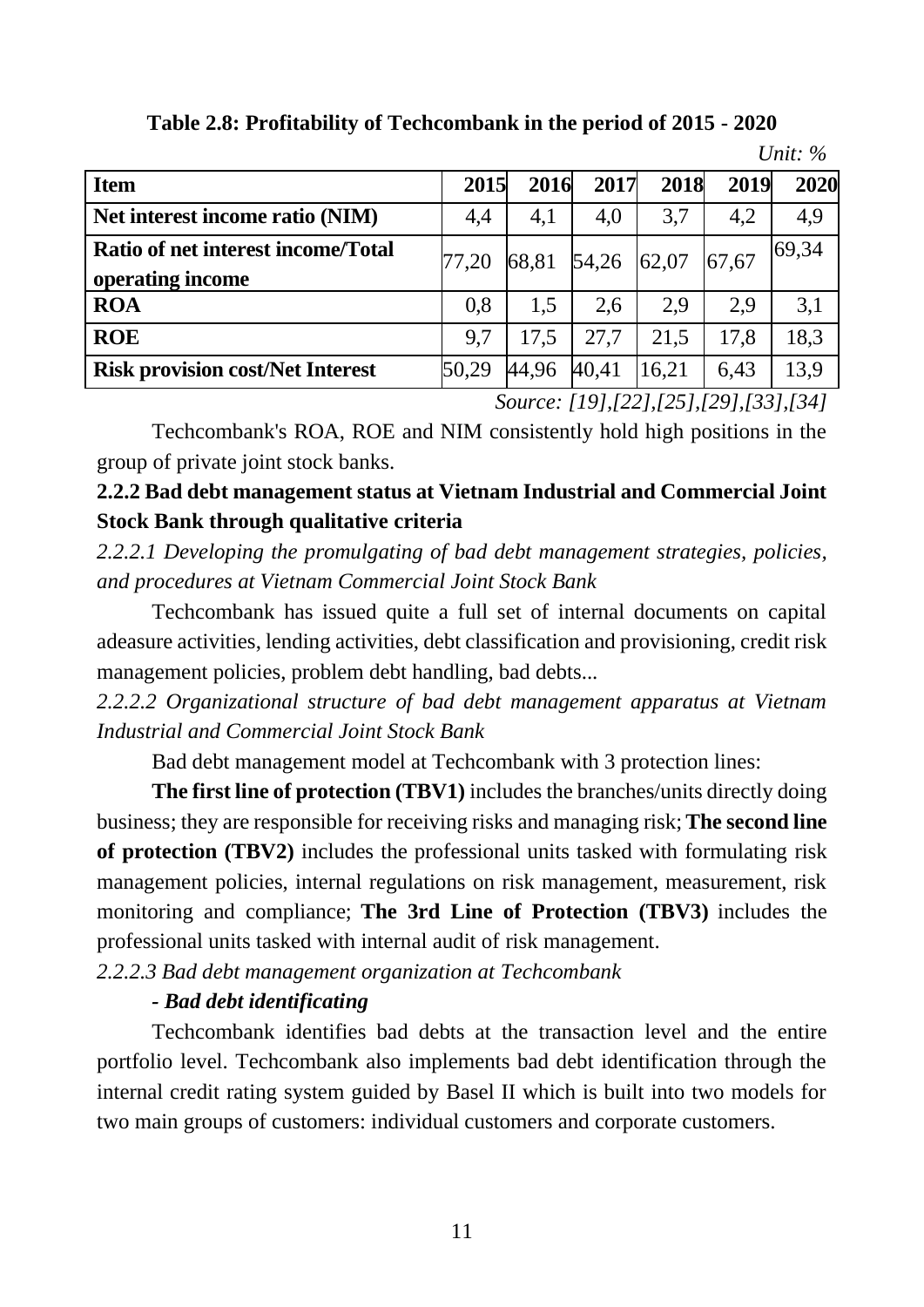| <b>Total</b><br><b>Class of</b><br>of the credit<br><b>Debt</b><br><b>Level of risk</b><br>classification<br>points<br>capacity of<br>customer<br>customers<br>Especially good.<br>No risk<br>100<br>Qualified<br>Aaa<br>Aa1<br>95-99<br>Extremely good<br>Very low<br>Qualified<br>Aa2<br>90-94<br>Low risk<br>Qualified<br>Good<br>Low risk in the<br>Qualified<br>85-89<br>Aa3<br>Good<br>short term.<br>A1<br>80-84<br>Relatively low risk<br>Qualified<br>Pretty good<br>75-79<br>Relatively low risk<br>Qualified<br>Very pretty<br>A2<br>good.<br>70-74<br>Relatively low risk<br>Qualified<br>A3<br>Fairly<br>65-69<br>B1<br>Need attention<br>Pretty average<br>Average<br>B <sub>2</sub><br>60-64<br>Need attention<br>Common<br>Average<br>B <sub>3</sub><br>55-59<br>Need attention<br>Above average<br>Average<br>C1<br>50-54<br>Relatively high<br>Substandard<br>Average<br>C2<br>45-49<br><b>Below</b> average<br>Substandard<br>High<br>C <sub>3</sub><br>40-44<br>Slightly weak<br>Substandard<br>High<br>35-39<br>D <sub>1</sub><br>Weak<br>Very high<br>Doubt<br>D2<br>30-34<br>Very high<br>Doubt<br>Poor<br>Very high<br>$25 - 29$<br>D <sub>3</sub><br>Doubt<br>Very poor<br>D <sub>4</sub><br>20-24<br>Particularly poor<br>Very high<br>Doubt<br>15-19<br>Potential loss of<br>Especially high.<br>E1<br>Need to watch<br>capital<br>$10-14$<br>Especially high.<br>Potential loss of<br>Special attention<br>E2<br>is needed.<br>capital<br><10<br>Potential loss of<br>Especially high.<br>Threatening<br>E <sub>3</sub><br>capital<br>status |  | <b>Interpretation</b> |  |  |
|--------------------------------------------------------------------------------------------------------------------------------------------------------------------------------------------------------------------------------------------------------------------------------------------------------------------------------------------------------------------------------------------------------------------------------------------------------------------------------------------------------------------------------------------------------------------------------------------------------------------------------------------------------------------------------------------------------------------------------------------------------------------------------------------------------------------------------------------------------------------------------------------------------------------------------------------------------------------------------------------------------------------------------------------------------------------------------------------------------------------------------------------------------------------------------------------------------------------------------------------------------------------------------------------------------------------------------------------------------------------------------------------------------------------------------------------------------------------------------------------------------------------------------------------------------------------------|--|-----------------------|--|--|
|                                                                                                                                                                                                                                                                                                                                                                                                                                                                                                                                                                                                                                                                                                                                                                                                                                                                                                                                                                                                                                                                                                                                                                                                                                                                                                                                                                                                                                                                                                                                                                          |  |                       |  |  |
|                                                                                                                                                                                                                                                                                                                                                                                                                                                                                                                                                                                                                                                                                                                                                                                                                                                                                                                                                                                                                                                                                                                                                                                                                                                                                                                                                                                                                                                                                                                                                                          |  |                       |  |  |
|                                                                                                                                                                                                                                                                                                                                                                                                                                                                                                                                                                                                                                                                                                                                                                                                                                                                                                                                                                                                                                                                                                                                                                                                                                                                                                                                                                                                                                                                                                                                                                          |  |                       |  |  |
|                                                                                                                                                                                                                                                                                                                                                                                                                                                                                                                                                                                                                                                                                                                                                                                                                                                                                                                                                                                                                                                                                                                                                                                                                                                                                                                                                                                                                                                                                                                                                                          |  |                       |  |  |
|                                                                                                                                                                                                                                                                                                                                                                                                                                                                                                                                                                                                                                                                                                                                                                                                                                                                                                                                                                                                                                                                                                                                                                                                                                                                                                                                                                                                                                                                                                                                                                          |  |                       |  |  |
|                                                                                                                                                                                                                                                                                                                                                                                                                                                                                                                                                                                                                                                                                                                                                                                                                                                                                                                                                                                                                                                                                                                                                                                                                                                                                                                                                                                                                                                                                                                                                                          |  |                       |  |  |
|                                                                                                                                                                                                                                                                                                                                                                                                                                                                                                                                                                                                                                                                                                                                                                                                                                                                                                                                                                                                                                                                                                                                                                                                                                                                                                                                                                                                                                                                                                                                                                          |  |                       |  |  |
|                                                                                                                                                                                                                                                                                                                                                                                                                                                                                                                                                                                                                                                                                                                                                                                                                                                                                                                                                                                                                                                                                                                                                                                                                                                                                                                                                                                                                                                                                                                                                                          |  |                       |  |  |
|                                                                                                                                                                                                                                                                                                                                                                                                                                                                                                                                                                                                                                                                                                                                                                                                                                                                                                                                                                                                                                                                                                                                                                                                                                                                                                                                                                                                                                                                                                                                                                          |  |                       |  |  |
|                                                                                                                                                                                                                                                                                                                                                                                                                                                                                                                                                                                                                                                                                                                                                                                                                                                                                                                                                                                                                                                                                                                                                                                                                                                                                                                                                                                                                                                                                                                                                                          |  |                       |  |  |
|                                                                                                                                                                                                                                                                                                                                                                                                                                                                                                                                                                                                                                                                                                                                                                                                                                                                                                                                                                                                                                                                                                                                                                                                                                                                                                                                                                                                                                                                                                                                                                          |  |                       |  |  |
|                                                                                                                                                                                                                                                                                                                                                                                                                                                                                                                                                                                                                                                                                                                                                                                                                                                                                                                                                                                                                                                                                                                                                                                                                                                                                                                                                                                                                                                                                                                                                                          |  |                       |  |  |
|                                                                                                                                                                                                                                                                                                                                                                                                                                                                                                                                                                                                                                                                                                                                                                                                                                                                                                                                                                                                                                                                                                                                                                                                                                                                                                                                                                                                                                                                                                                                                                          |  |                       |  |  |
|                                                                                                                                                                                                                                                                                                                                                                                                                                                                                                                                                                                                                                                                                                                                                                                                                                                                                                                                                                                                                                                                                                                                                                                                                                                                                                                                                                                                                                                                                                                                                                          |  |                       |  |  |
|                                                                                                                                                                                                                                                                                                                                                                                                                                                                                                                                                                                                                                                                                                                                                                                                                                                                                                                                                                                                                                                                                                                                                                                                                                                                                                                                                                                                                                                                                                                                                                          |  |                       |  |  |
|                                                                                                                                                                                                                                                                                                                                                                                                                                                                                                                                                                                                                                                                                                                                                                                                                                                                                                                                                                                                                                                                                                                                                                                                                                                                                                                                                                                                                                                                                                                                                                          |  |                       |  |  |
|                                                                                                                                                                                                                                                                                                                                                                                                                                                                                                                                                                                                                                                                                                                                                                                                                                                                                                                                                                                                                                                                                                                                                                                                                                                                                                                                                                                                                                                                                                                                                                          |  |                       |  |  |
|                                                                                                                                                                                                                                                                                                                                                                                                                                                                                                                                                                                                                                                                                                                                                                                                                                                                                                                                                                                                                                                                                                                                                                                                                                                                                                                                                                                                                                                                                                                                                                          |  |                       |  |  |
|                                                                                                                                                                                                                                                                                                                                                                                                                                                                                                                                                                                                                                                                                                                                                                                                                                                                                                                                                                                                                                                                                                                                                                                                                                                                                                                                                                                                                                                                                                                                                                          |  |                       |  |  |
|                                                                                                                                                                                                                                                                                                                                                                                                                                                                                                                                                                                                                                                                                                                                                                                                                                                                                                                                                                                                                                                                                                                                                                                                                                                                                                                                                                                                                                                                                                                                                                          |  |                       |  |  |
|                                                                                                                                                                                                                                                                                                                                                                                                                                                                                                                                                                                                                                                                                                                                                                                                                                                                                                                                                                                                                                                                                                                                                                                                                                                                                                                                                                                                                                                                                                                                                                          |  |                       |  |  |
|                                                                                                                                                                                                                                                                                                                                                                                                                                                                                                                                                                                                                                                                                                                                                                                                                                                                                                                                                                                                                                                                                                                                                                                                                                                                                                                                                                                                                                                                                                                                                                          |  |                       |  |  |
|                                                                                                                                                                                                                                                                                                                                                                                                                                                                                                                                                                                                                                                                                                                                                                                                                                                                                                                                                                                                                                                                                                                                                                                                                                                                                                                                                                                                                                                                                                                                                                          |  |                       |  |  |
|                                                                                                                                                                                                                                                                                                                                                                                                                                                                                                                                                                                                                                                                                                                                                                                                                                                                                                                                                                                                                                                                                                                                                                                                                                                                                                                                                                                                                                                                                                                                                                          |  |                       |  |  |
|                                                                                                                                                                                                                                                                                                                                                                                                                                                                                                                                                                                                                                                                                                                                                                                                                                                                                                                                                                                                                                                                                                                                                                                                                                                                                                                                                                                                                                                                                                                                                                          |  |                       |  |  |
|                                                                                                                                                                                                                                                                                                                                                                                                                                                                                                                                                                                                                                                                                                                                                                                                                                                                                                                                                                                                                                                                                                                                                                                                                                                                                                                                                                                                                                                                                                                                                                          |  |                       |  |  |
|                                                                                                                                                                                                                                                                                                                                                                                                                                                                                                                                                                                                                                                                                                                                                                                                                                                                                                                                                                                                                                                                                                                                                                                                                                                                                                                                                                                                                                                                                                                                                                          |  |                       |  |  |
|                                                                                                                                                                                                                                                                                                                                                                                                                                                                                                                                                                                                                                                                                                                                                                                                                                                                                                                                                                                                                                                                                                                                                                                                                                                                                                                                                                                                                                                                                                                                                                          |  |                       |  |  |

**Table 2.12: Ranking scale of the internal credit rating system at Techcombank**

*Source: [46]*

#### - *Bad debts measuring*

Techcombank has estimated the PD - the probability that customers fail to repay their debts. Techcombank is based on data on past debts of customers, including: Outstanding debts, debts in the term and non-recoverable debts.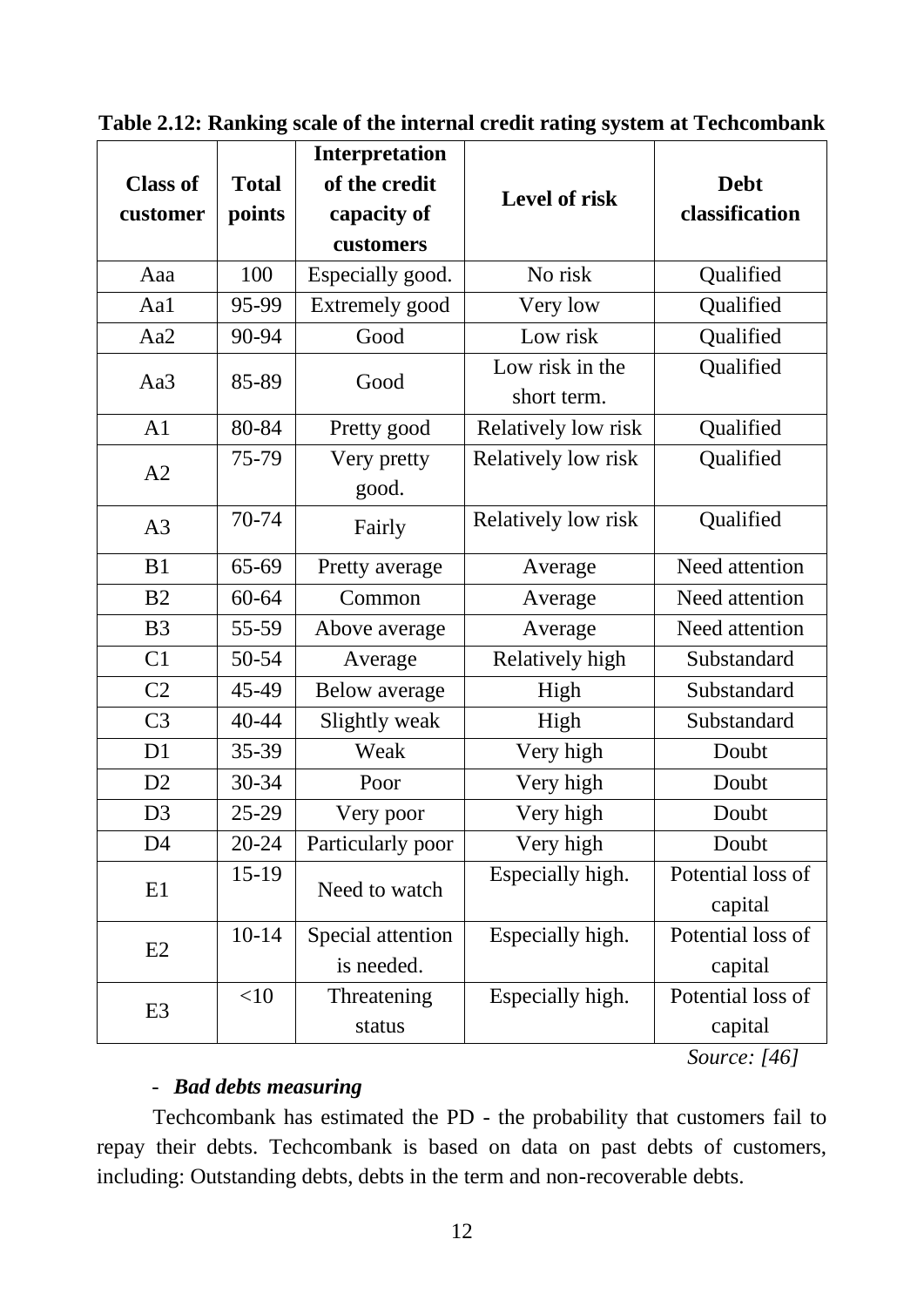| <b>Stt</b>     | Category       | <b>Probability of default (PD)</b> |
|----------------|----------------|------------------------------------|
| $\mathbf 1$    | <b>AAA</b>     | PD<0.67%                           |
| 2              | AA             | $0.67\% < = PD < 0.95\%$           |
| 3              | Hah            | $0.95\% < = PD < 1.32\%$           |
| $\overline{4}$ | B <sub>1</sub> | $1.32\% < = PD < 2.17\%$           |
| 5              | B <sub>2</sub> | $2.17\% < = PD < 3.29\%$           |
| 6              | B <sub>3</sub> | $3.29\% < = PD < 4.61\%$           |
| $\overline{7}$ | C <sub>1</sub> | $4.61\% < = PD < 5.3\%$            |
| 8              | C <sub>2</sub> | $5.3\% < = PD < 5.86\%$            |
| 9              | C <sub>3</sub> | $5.86\% < = PD < 7\%$              |
| 10             | D.E            | $PD$ $>=$ 7%                       |

**Table 2.13: The ranking of business customer corresponding to the probability of defaulting on debt**

*Source: [46]*

Techcombank has also initially estimated LGD and EAD parameters, but these parameter estimating projects have not yielded concrete results. The Bank's data source is not large enough and not reliable enough to create a database ensuring the operation of the model.

## - *Bad debt controling*

To control bad debts, Techcombank has taken some basic measures as follows: *First, developing a credit risk management strategy.*

Techcombank's credit risk management strategy is defined in the long term and adjusted according to the specific situation of the economy.

## *Second, standardizing the credit management process.*

The credit process at Techcombank is specifically built into the bank's Credit Handbook. The credit process includes the following steps: (i) Receiving and checking the loan application; (ii) Credit appraisal; (iii) Review and decisionmaking; (iv) Completing legal procedures before disbursement; (v) Disbursement, monitoring and supervision; (vi) Debt collection, interest and fee collection, and arising handling; (vii) Credit agreement closure.

## *Third, making credit risk provision*

# **Table 2.16: Bad debt, bad debt loss compensation ratio of Techcombank in the period of 2015 - 2020**

*Unit: billion, %*

| <b>Item</b> | Unit | 2015 | 2016 | 2017 | 2018 | 2019 | 2020 |
|-------------|------|------|------|------|------|------|------|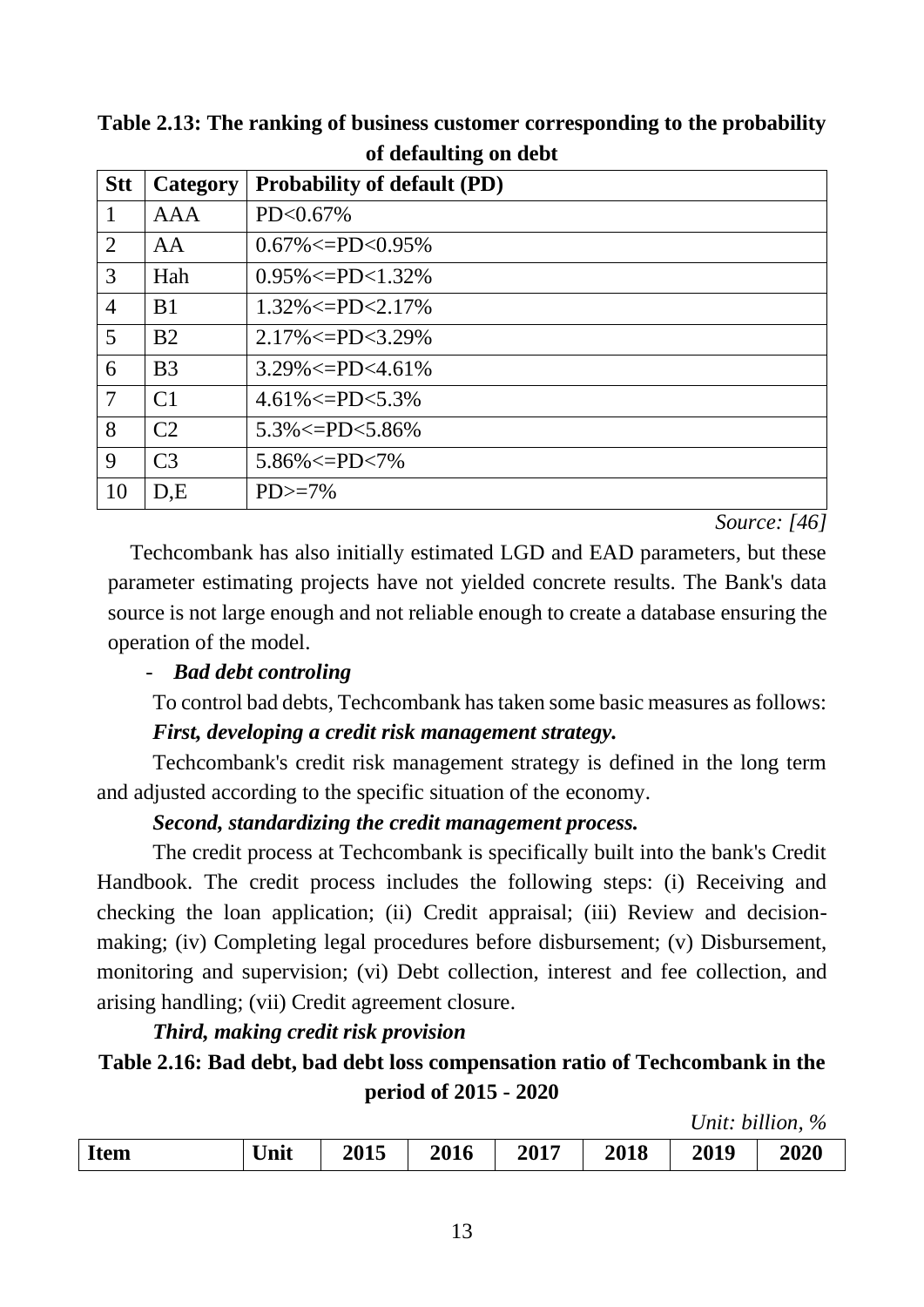| 1.Total            | <b>Billion</b> | 112.200 | 142.600 | 160.849 | 159.939 | 230.802 | 277.525 |
|--------------------|----------------|---------|---------|---------|---------|---------|---------|
| outstanding debt   |                |         |         |         |         |         |         |
| 2. Bad debts<br>in | <b>Billion</b> | 1.862   | 2.247   | 2.584   | 2.803   | 3.078   | 1.295   |
| the table          |                |         |         |         |         |         |         |
| 3.On-balance       | $\%$           | 1,66    | 1,57    | 1,61    | 1,75    | 1,33    | 0,5     |
| sheet bad debt     |                |         |         |         |         |         |         |
| 4. Year-end risk   | <b>Billion</b> | 1.167   | 1.495   | 1.884   | 2.385   | 2.916   | 2.214   |
| provision          |                |         |         |         |         |         |         |
| 5. Bad debt loss   | $\%$           | 62,67   | 66,53   | 72,91   | 85,08   | 94,73   | 171,0   |
| compensation       |                |         |         |         |         |         |         |
| ratio              |                |         |         |         |         |         |         |
| 6.Bad<br>debt      | <b>Billion</b> | 1.105   | 3.730   | 1.748   | 2.553   | 256     | 3.364   |
| handled<br>by      |                |         |         |         |         |         |         |
| provision<br>and   |                |         |         |         |         |         |         |
| sold to VAMC       |                |         |         |         |         |         |         |

*Source:[23],[26],[30],[35],[38],[39]*

## *Fourth, strengthening internal inspection and control*

Techcombank's internal control system is organized and operated on three independent protection lines.

## *Fifth, limit controling based on collateral*

The Bank sets the maximum loan-to-value ratio of secured assets for each type of loan and each type of collateral and established a credit limit based on the classification of collateral and internal credit rating.

## - *Bad debts handling*

Techcombank uses many measures to handle bad debts, including debt restructuring, handling secured assets, selling debt, and handling bad debt with risk provision fund.

*2.2.2.4 Bad debt management report and information disclosure at Techcombank*

The bad debt management report at Techcombank is carried out in two categories: internal reporting and reporting to state management agencies. Techcombank annually publishes information on capital adequacy ratio.

## **2.2.3 The situation of factors affecting to the bad debt management of Techcombank**

*The view on bad debt management of senior managers* is very clear and specific. Techcombank's managers always express the cautious view with the ratio of bad debt which always reachs low levels and within the limits of state regulations.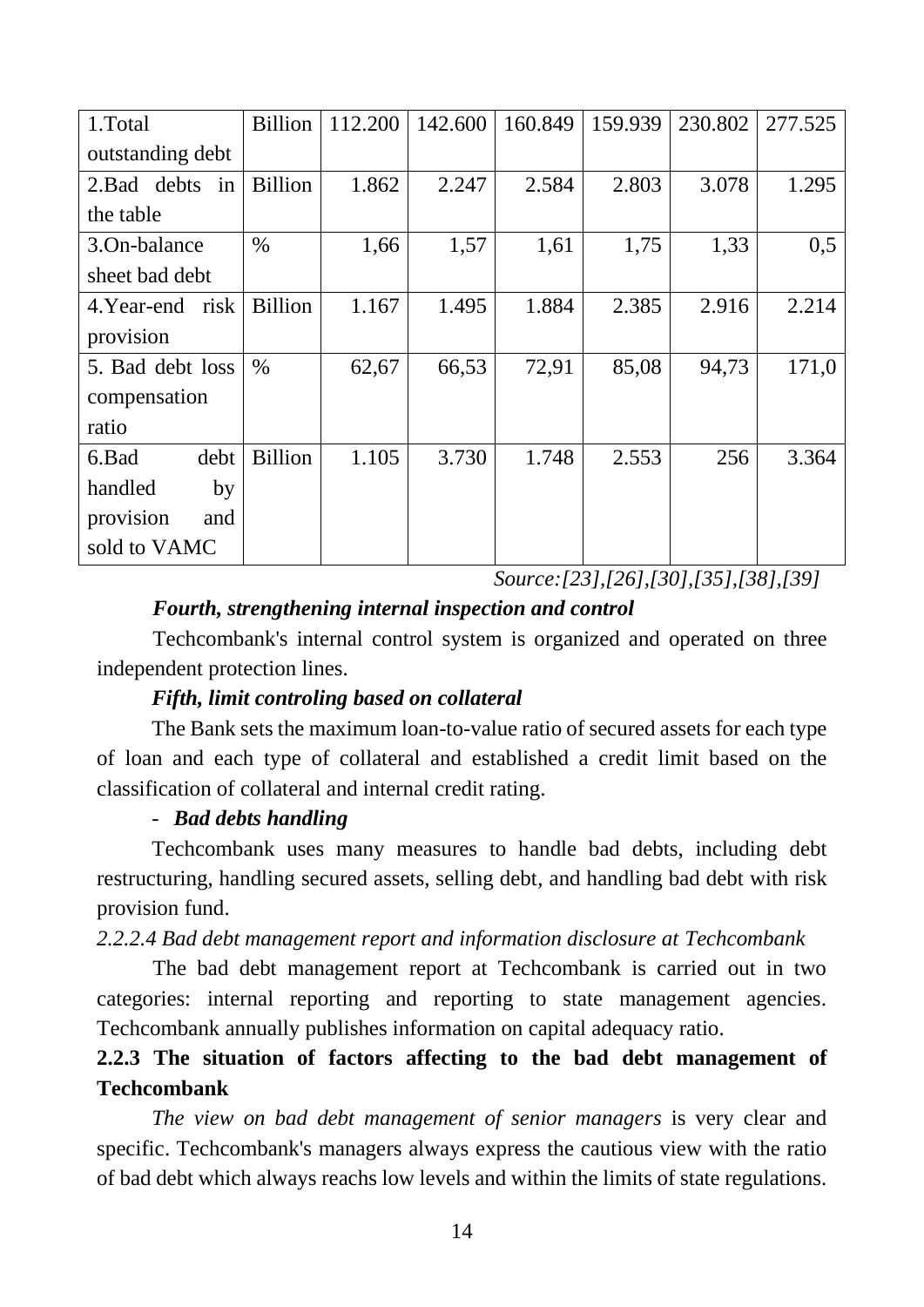*Financial policy for bad debt management:* Techcombank does not have a specific financial policy to invest in bad debt management activities.

*Bad debt management culture:* Techcombank's compliance culture and risk sense are also constantly emphasized, expressed in seriously complying with legal regulations, international standards and proactively complying with the law.

*Methods of bad debt management implemeting*: Techcombank uses traditional methods and measures, which has not changed much with the trend of modern banks in the world.

*Human resources:* Techcombank has a total of 10,307 employees working at the Headquarters, branches, and transaction offices across the country. Of which, more than 18% of staff has Master's degrees, 7% have Doctoral degrees, the rest have Bachelor's degrees and under Bachelor's degrees.

*Technology platform:* Techcombank has invested in modern IT systems in the field of bad debt management and credit risk management.

## **2.3 Study the impact of factors on bad debt management of Vietnam Industrial and Commercial Joint Stock Bank through the econometric model** *2.3.1 Model Selection*

## *2.3.1.1 Survey Purpose*

Assessing the impact of factors on techcombank's bad debt management, thereby assessing the quality of those factors to provide solutions to improve and strengthen bad debt management.

#### *2.3.1.2 Proposed Research Model*



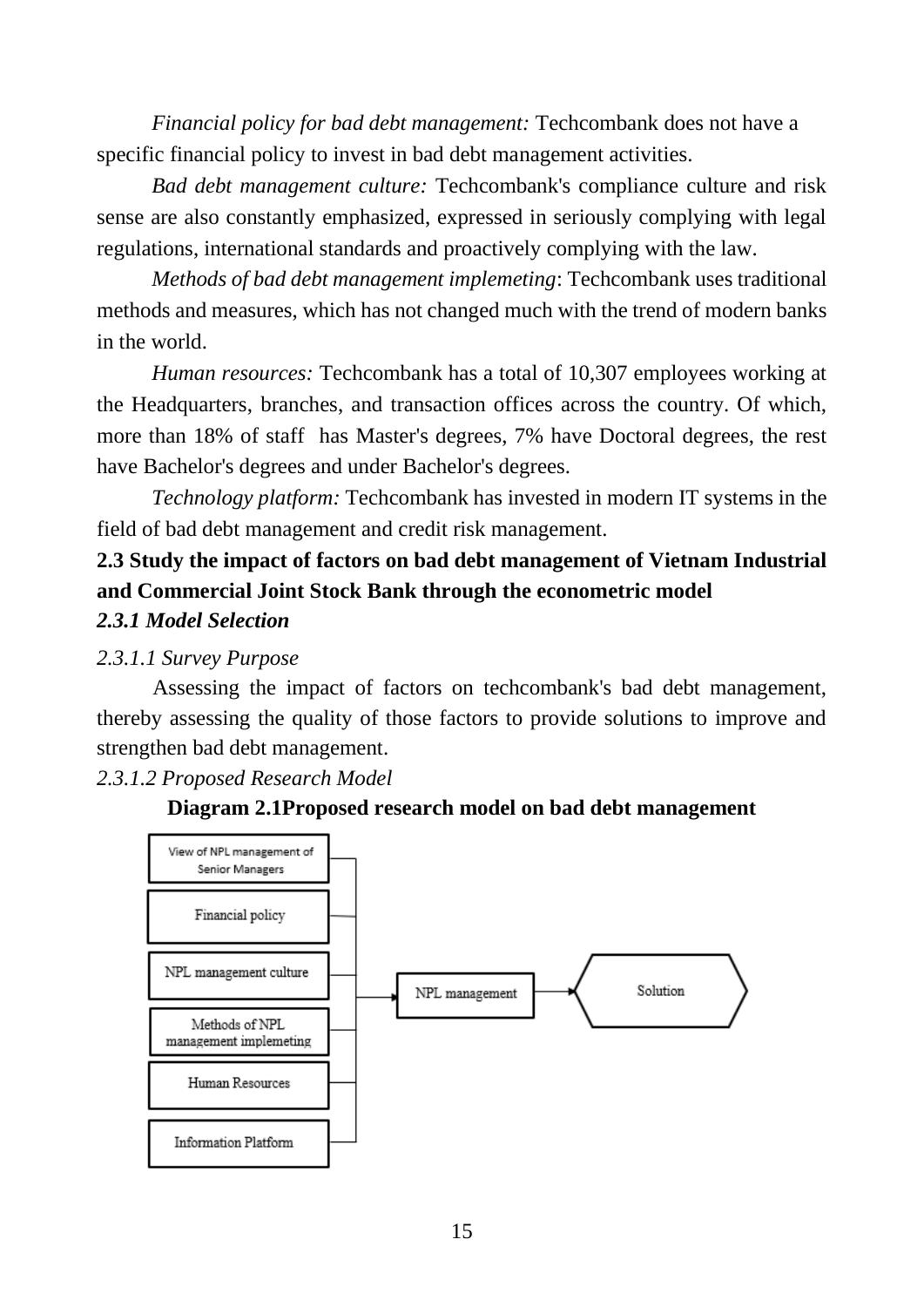#### *2.3.1.3 Developing Research Hypotheses*

Six research hypotheses were developed that assumed that influencing factors were in the same way as bad debt management.

*2.3.1.4 Data sources* 

- **Secondary data source:** TechcomBank's reports for 2015 2020
- **Primary data sources:** collected between June and August 2019.

#### *2.3.2 Designing survey slip*

#### *2.3.3 Conducting survey*

**Time**: From June 2019 to August 2019.

**Method**: The survey is sent directly to bank officials and by post and email, the number of survey votes issued is 250 votes.

**Subject:** Managers, credit staff and professional staff of branches and Head Office of Techcombank in Hanoi, Ho Chi Minh City, Hai Duong, Hung Yen and Bac Ninh.

#### *2.3.4 Survey results*

*2.3.4.1 General survey slip*

The total number of slips issued was 250, the total number of slips collected was 223 votes, of which 212 met the analytical standards.

*2.3.4.2 Estimating the reliability of Scale by Cronbach's Alpha Coefficient*

Cronbach's Alpha coefficient of the variables is greater than 0.6, so it is reliable enough to be an official scale.

*2.3.4.3 Analysing EFA*

*a, Analysis EFA factor of scales of factors affecting bad debt management*

**Table 2.20: The 1st KMO inspection of independent variables**

| <b>KMO</b> and Bartlett's Test (1th)   |                    |               |  |  |  |  |
|----------------------------------------|--------------------|---------------|--|--|--|--|
| Kaiser-Meyer-Olkin Measure of Sampling | 0.686              |               |  |  |  |  |
| Adequacy.                              |                    |               |  |  |  |  |
| <b>Bartlett's Test of</b>              | Approx. Chi-Square | 1825.236      |  |  |  |  |
| Sphericity                             | Df                 | 172           |  |  |  |  |
|                                        |                    |               |  |  |  |  |
|                                        |                    | $\sim$<br>ana |  |  |  |  |

Source: *SPSS*

In the first factor analysis, there is one disqualified variable, while the remaining 18 variables are used for the second factor analysis. In the second factor analysis, the communatilies coefficient of variables and the factor matrix both ensure the required conditions. The factor analysis phase was formed with 18 different variables.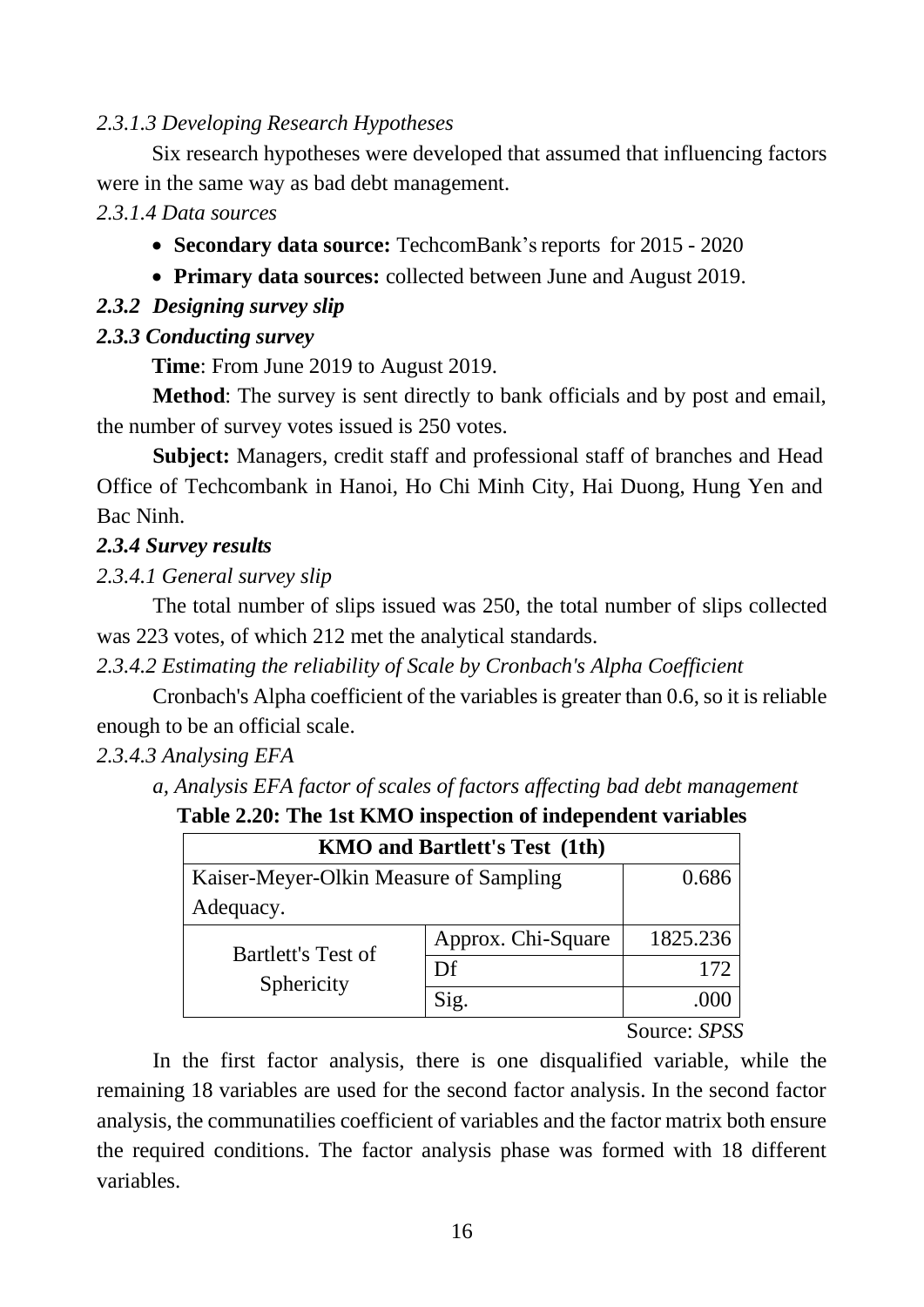| <b>KMO and Bartlett's Test (2nd)</b>   |                    |              |  |  |  |  |
|----------------------------------------|--------------------|--------------|--|--|--|--|
| Kaiser-Meyer-Olkin Measure of Sampling | 0.678              |              |  |  |  |  |
| Adequacy.                              |                    |              |  |  |  |  |
| <b>Bartlett's Test of</b>              | Approx. Chi-Square | 1747.004     |  |  |  |  |
| Sphericity                             | Df                 | 163          |  |  |  |  |
|                                        |                    |              |  |  |  |  |
|                                        |                    | Source: SPSS |  |  |  |  |

|  |  | Table 2.21: The 2nd KMO inspection of independent variables |  |
|--|--|-------------------------------------------------------------|--|
|  |  |                                                             |  |

After two analyses of the discovery factor, the observed variables of the factors are eligible for multi-variable regression analysis.

*b, Analysising EFA for NPL management Scale*

| <b>KMO and Bartlett's Test</b>         |                    |         |  |  |  |  |  |
|----------------------------------------|--------------------|---------|--|--|--|--|--|
| Kaiser-Meyer-Olkin Measure of Sampling | 0.608              |         |  |  |  |  |  |
| Adequacy.                              |                    |         |  |  |  |  |  |
| <b>Bartlett's Test of</b>              | Approx. Chi-Square | 158.478 |  |  |  |  |  |
| Sphericity                             | Df                 |         |  |  |  |  |  |
|                                        | Sig.               |         |  |  |  |  |  |

# **Table 2.24: KMO inspection of dependent variables**

*Source: SPSS*

KMO accreditation has the value of 0.608>0.5, which confirms the KMO value ensures the relevance of the analysis of the discovery factor and the level of significance of the data put into the implementation of the factor analysis. Themisrepression is 65.183%, this value is quite high, so 65.1 83% of the variation of the data is explained by one factor, the scales are drawn and accepted.

*2.3.4.4 Statistics describing regression variables*

The average value of most variables revolves around the value of 4.3 which indicates the proportionateness of the variables together. The independent variable with the largest average value is A  $(4.67)$  the difference compared to the dependent variable of +0.1 and the independent variable with the lowest average value is B, the difference from the dependent variable is -0.45.

*2.3.4.5 Assessing the relevance of the model*

Linear regression analysis results show that the model has  $R^2 = 0.688$  and  $R^2$ correction  $= 0.672$ . The appropriateness of the model is 68.8%, or in other words, 68.8% of the variation of NPL management  $(G)$  activity is explained by 6 factors: A (Leadership perspective on bad debt management), B (Financial policy), C (RRTD management culture), D (How, measures to organize the implementation of QLNX),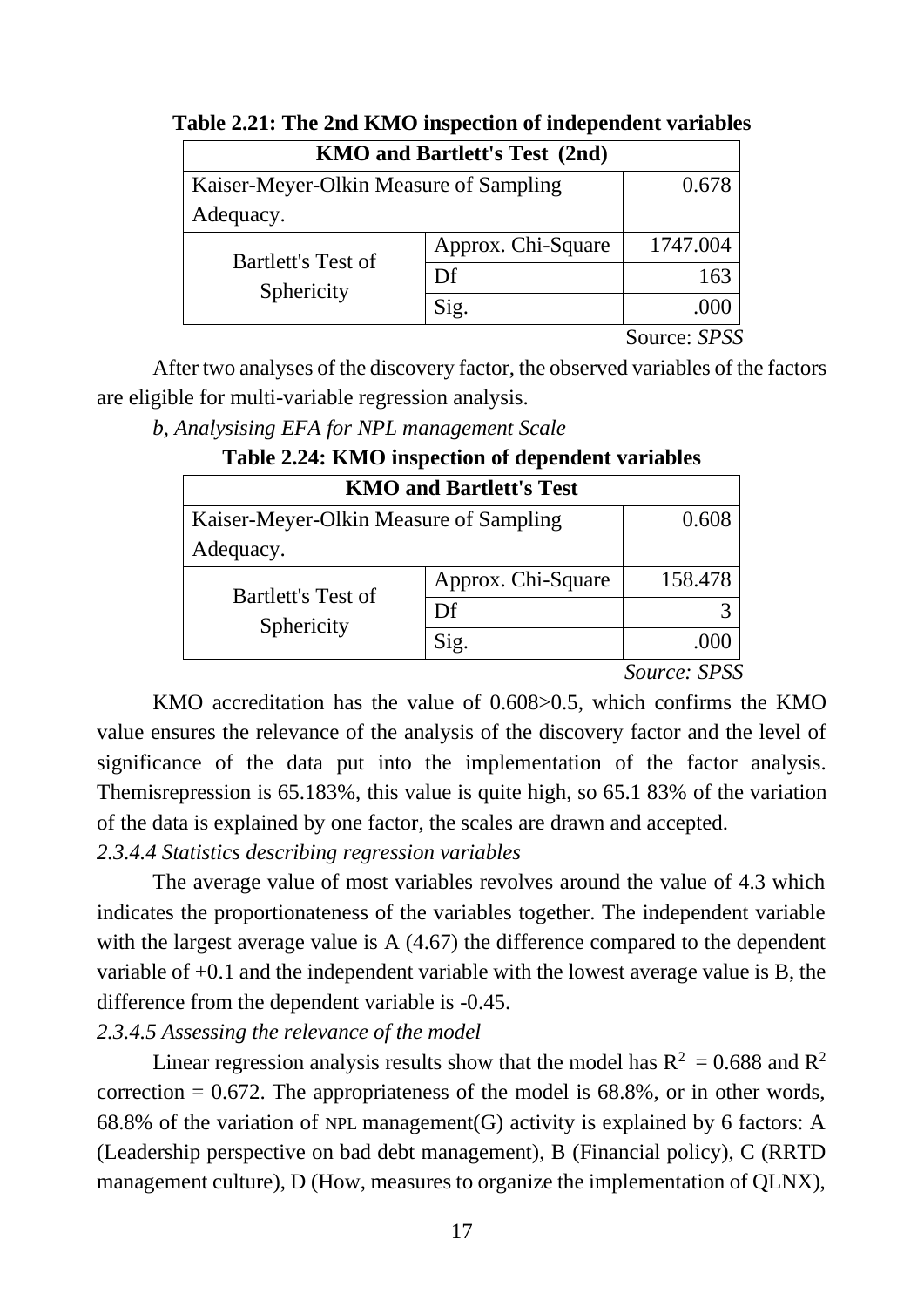#### E (Human Resources), F (Technology Platform).

## *2.3.4.6 Testing the appropriateness of the model*

Using F test in differential analysis with a value  $F = 163.423$  to test the hypothesis of the suitability of the regression model to consider the NPL management that is linearly related to independent variables and with a sig  $= 0.000 < 0.05$ meaning, which indicates the suitability of the model.

*2.3.4.7 Results of model*

|       |              |     | Unstandardiz | Standardize |       |      | Collinear |       |
|-------|--------------|-----|--------------|-------------|-------|------|-----------|-------|
| Model |              |     | ed           | d           | t     | Sig. | ity       |       |
|       |              | B   | Std.Err      | <b>Beta</b> |       |      | Toleran   | VIF   |
|       | Consta       | .30 | .266         |             | 1.    | .00  |           |       |
|       | Hah          | .06 | .069         | .069        |       | .00  | .967      | 1.    |
|       | B            | .21 | .043         | .247        | 15.   | .00  | .830      | 1. .  |
|       | $\mathsf{C}$ | .03 | .015         | .014        | .438  | .00  | .872      | 1. .  |
|       | D            | .45 | .038         | .429        | 27.   | .00  | .986      | 1. .  |
|       | E            | .12 | 0.21         | .108        | 6.359 | .00  | .737      | 1.357 |
|       | $\mathbf F$  | .10 | .049         | .139        | 5.819 | .00  | .989      |       |

**Table 2.31: Result of regression analysis Coefficients a**

a. Dependent Variable: QLNX activity

*Source: SPSS*

The Beta Regression coefficient of independent variables is positive, which mean that dependent variables will vary in the same direction with each independent variable. The regression equation of the model shows the extent of the impact of 6 factors on NPL management activity as follows: **G = 0.308 + 0.069A + 0.247B + 0.014C + 0.429D + 0.108E + 0.139F**

*2.3.4.8 Regression hypothesis verification*

*a, Regression hypothesis verification with Methodist Analysis*

ANOVA inspection results for 6 variables for Sig value <0.05 confirms 6 variables affecting bad debt management activities.

*b, Regression hypothesis verification with overall average accreditation*

Using the Paired Samples Test, with a meaning of 5% it can be concluded that there is an effect of the above-mentioned factors A, B, C, D, E, F on the NPL management activity because the Sig. value of the hypothesis tests with each variable A, B, C, D, E, F is less than 0.05.

## **2.4 Assessment of bad debt management at Techcombank**

*2.4.1 Achievements*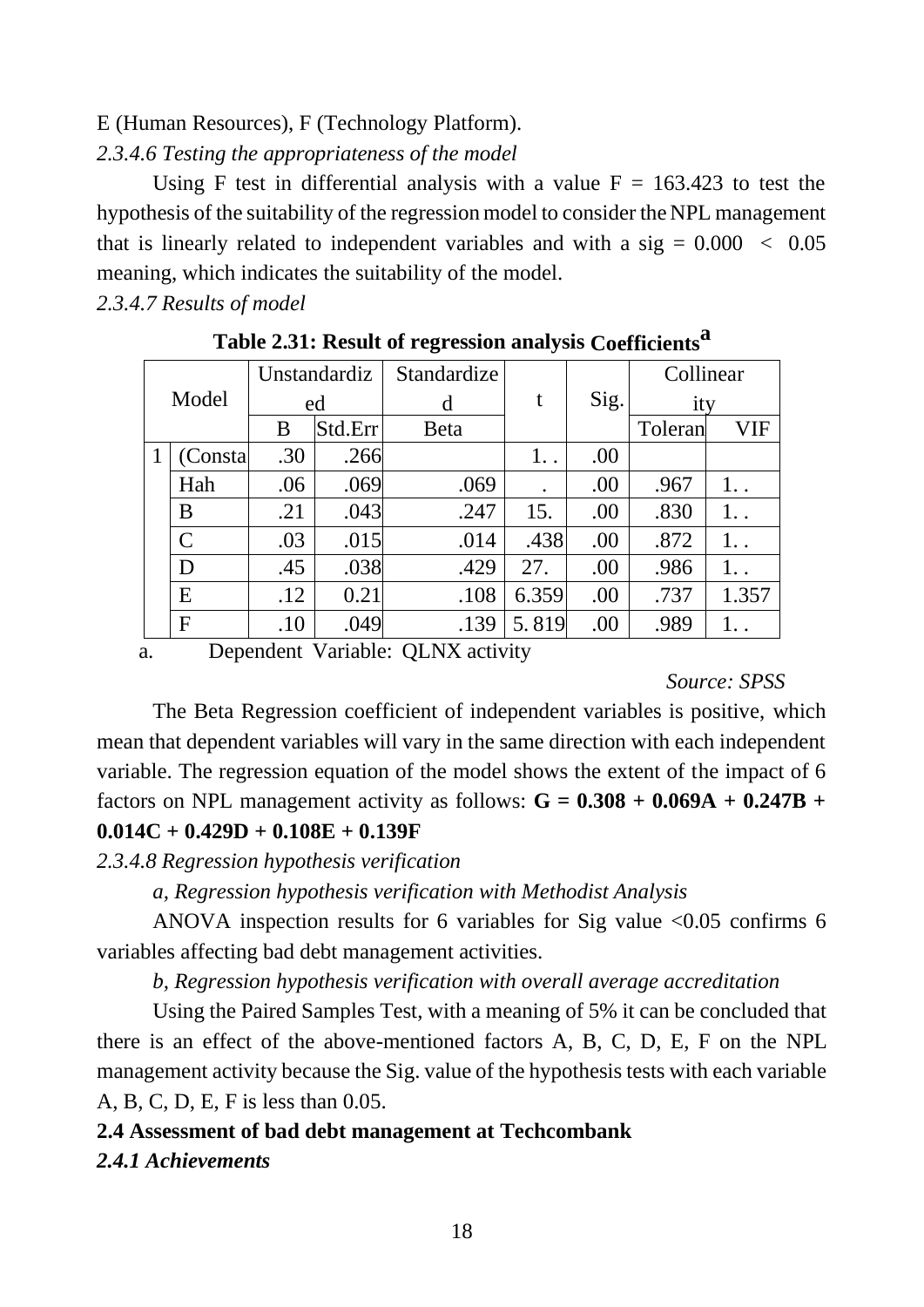#### *2.4.1.1 About the implementation of bad debt management objectives*

*Firstly*, TechcomBank's bad debt ratio has tended to decrease in recent years, the growth rate of bad debts is lower than the credit growth rate. *Secondly,* the management of bad debts has ensured the safety objectives in the bank's credit activities. *Thirdly,* the management of bad debts has contributed to improving the bank's financial capacity.

#### *2.4.1.2 About the implementation of bad debt management content*

*Firstly,* Vietnam Industrial and Commercial Joint Stock Bank has initially built a bad debt management apparatus as recommended by Basel II.

*Secondly*, Techcombank's risk management culture has always been focused and promoted.

*Thirdly,* the implementation of bad debt management at the Bank is gradually being completed.

#### *2.4.2 Disadvantages.*

*Firstly*, the construction and promulgation of internal documents do not yet have a synchronous and separate legal system for bad debt management.

*Secondly*, the model of organizing the bad debt management apparatus lacks the combination of defense lines as well as the whole system.

*Thirdly*, the implementation of bad debt management has some limitations.

#### *2.4.3 Causes of disadvantages*

#### *2.4.3.1 Subjective causes*

The subjective causes can be mentioned: Limitations on the quality of human resources; Lack of specific financial plans for investment for bad debt management; The organization, training, assignment of responsibilities and decentralization are still not close to reality, unclear; Business indicators and work pressures; IT systems have not fully promoted their role in bad debt management

#### *2.4.3.2 Objective causes*

The objective causes of restrictions in bad debt management at Techcombank are: The complexity of Basel II; The capacity and level of development of the national financial market is limited; The operating system and legal corridor are not yet valid; NPL management activities lack specific guidance from the SBV; The SBV's inspection and supervision activities are limited; The consciousness of a small part of the customer is weak; There is a lack of professional independent credit rating agencies.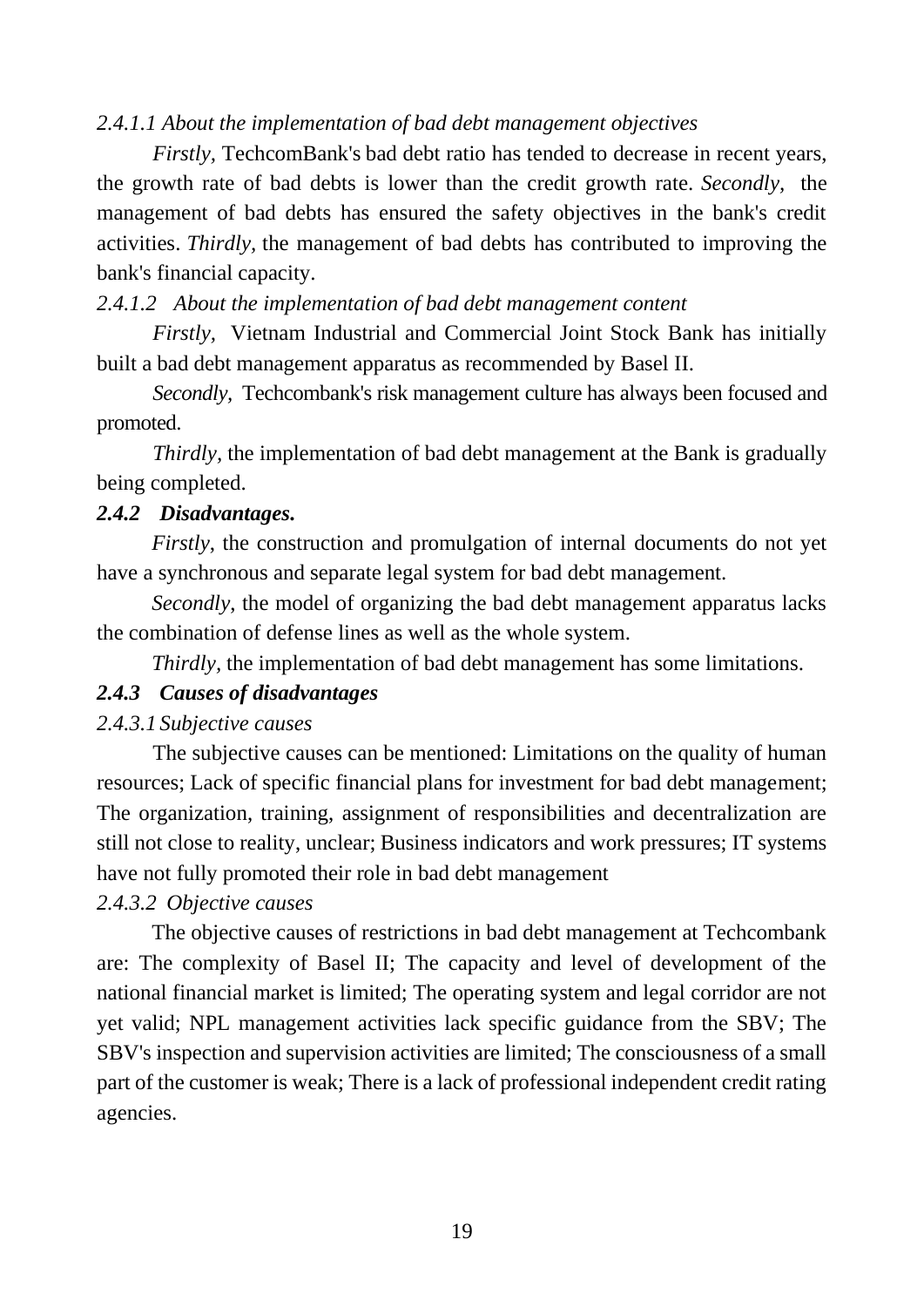#### **CONCLUSION OF CHAPTER 2**

Chapter 2 presented the situation of bad debt management at techcombank in the period of 2015 - 2020 based on two groups of indicators to assess the management of bad debts presented in chapter 1. In Chapter 2, the author also used econometric model with SPSS 20 software to assess the impact of factors on the bank's bad debt management. The results indicated that the factors presented in Chapter 1 have an impact on bad debt management with varying degrees of influence. From there, it pointed out the limitations and causes in the management of bad debts at Techcombank.

#### **CHAPTER 3**

## **BAD DEBT MANAGEMENT SOLUTIONS AT VIETNAM COMMERCIAL JOINT STOCK BANK**

## **3.1 Orientation for business development and bad debt management at Techcombank to 2025 and vision to 2030**

Based on the development orientations of Vietnam's banking industry, Techcombank stated business development orientations in general and bad debt management orientations.

## **3.2 Solutions to strengthen bad debt management at Vietnam Industrial and Commercial Joint Stock Bank**

#### *3.2.1 Building a separate documental system for bad debt management*

- Promulgating a document guiding the identification of bad debts based on criteria and signs of recognition for groups of customers divided by specific economic sectors and key sectors.

- Developing specific guidance on steps as well as work to be done in bad debt management including identifying, evaluating, monitoring, handling, compiling reports and proposing appropriate management measures such as urging debt collection, debt restructuring as well as steps to handle bad debts...

- Promulgating specific regulations on the powers and responsibilities of everyone, department, professional department as well as management levels in the management of bad debts

- Re-evaluating the system of internal credit rating criteria and study and adjusting the system of parameters and weighting in accordance with reality.

- Perfecting the system of looking up legal and internal documents on banking activities in general and bad debt management in particular.

- The development and promulgation of internal processes and documents on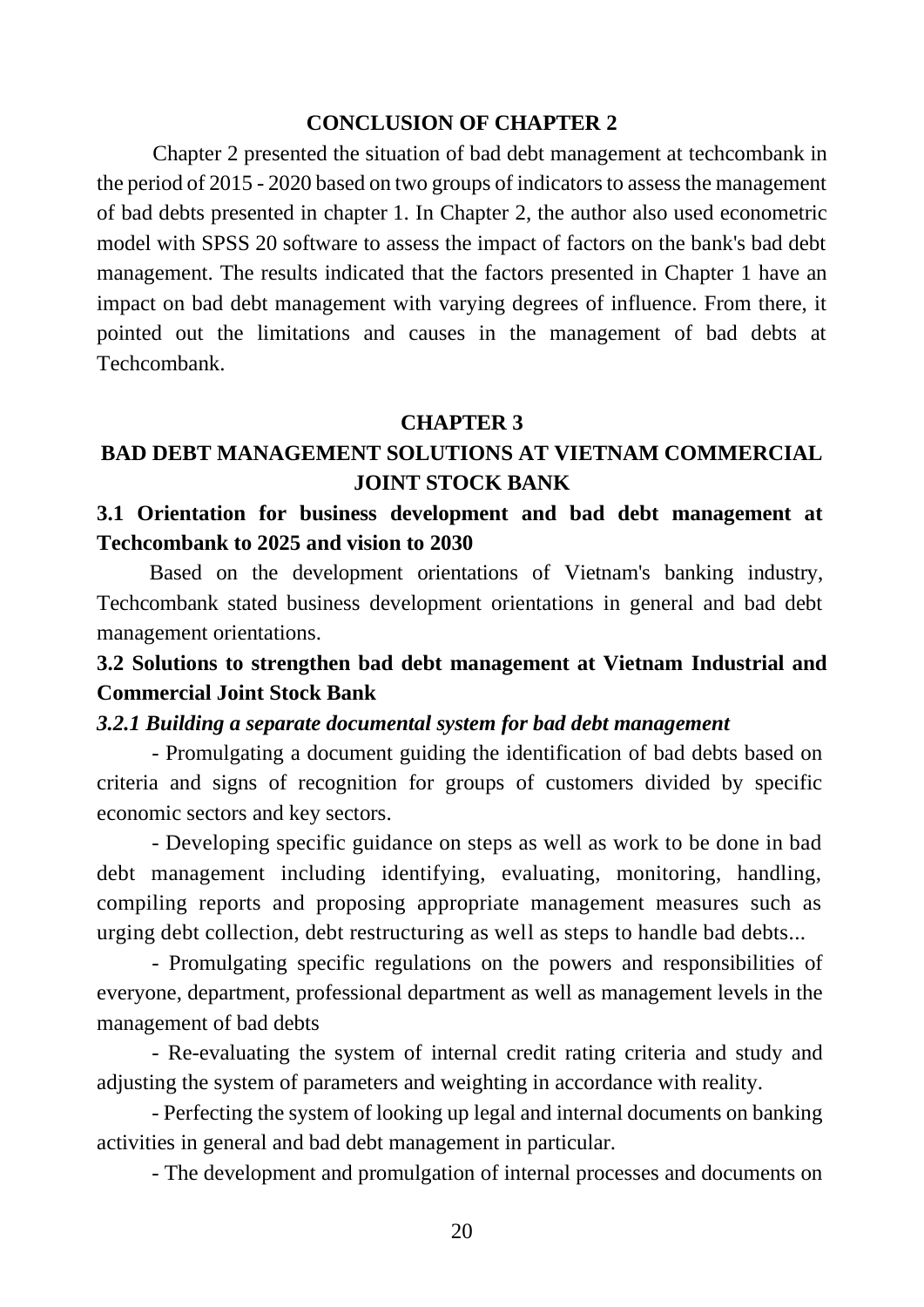bad debt management should be consulted by relevant departments and departments

*3.2.2 Completing the model of organizational structure and information exchange in bad debt management*

Firstly, separating the credit-granting apparatus according to the marketing departments, credit analysis and credit approval departments as well as the clear responsibilities of the participating departments.

Secondly, developing an effective information exchange mechanism, ensuring regular, continuous, and timely communication of important information between functional departments in credit issuance and bad debt management activities.

#### *3.2.3 Focusing on investment finance policies for bad debt management*

The bank should issue specific policies on investment for NPL management. These policies should be divided into short, medium and long-term policies. In the short term, specific tasks include: opening classes, training courses on NPL management, improving the reward regime for employees who have achieved excellent achievements in the NPL management, hiring experts ... For medium and long-term policies, the Bank should identify and calculate investment funds for improving IT infrastructure in order to collect, analyze, store and export information of borrowers, as a basis for identifying, measuring and early handling of bad debts.

## *3.2.4 Strengthening the organization and training in depth and assigning responsibilities and decentralization associated with the interests of employees*

Techcombank needs to pay attention to depth training. In addition, it is necessary to build a system of standards for evaluating employees through competitions, professional examinations, knowledge about credit risk management and bad debt management. In addition, the Bank should focus on decentralizing and assigning responsibilities associated with the rights of employees transparently.

#### *3.2.5 Completing the organization of bad debt management*

- *Enhancing the efficiency of bad debt identification:* Buiding of Early Warning System (EWS); promulgating an EWS policy framework that clearly defines the functions and tasks of each department, implementation process and operating mechanism; ensuring the proportionality and reliability of information from the Enterprise Data Warehouse System (EDW), Internal Credit Rating System, Credit Risk Management System; transfering knowledge from international consultants; integrating some more features into the EWS system...

- *Completing the measurement of bad*debts:

*+* The internal credit rating system should rank all borrowers on the basis of scoring indicators, including quantitative and qualitative indicators with weights for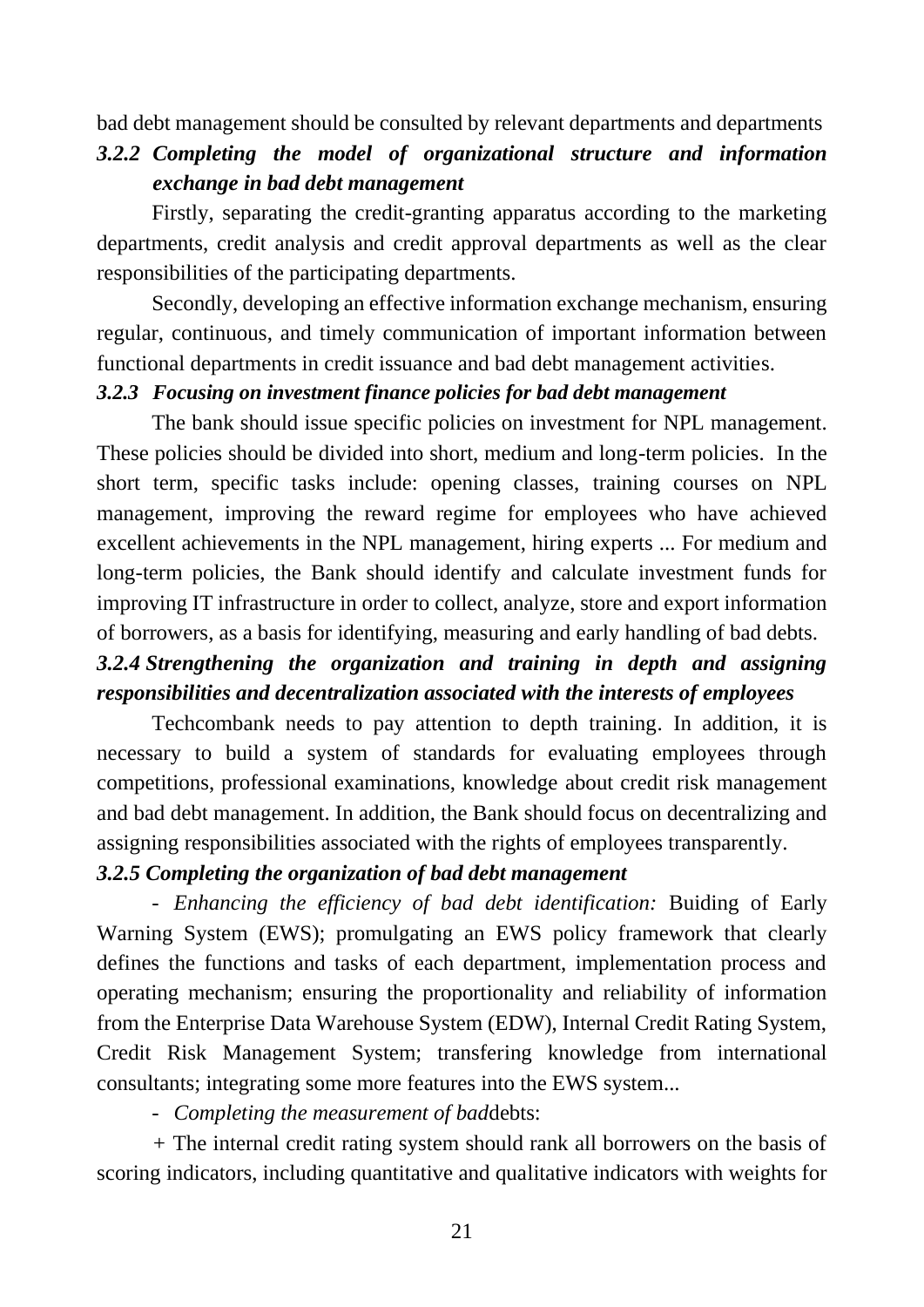each group of indicators suitable to the industry, size and field of operation of customers, especially for key industries;

+ Diversifying the indicators included in the analysis and ranking including financial indicators;

+ Reviewing and re-evaluating the results of internal credit rating periodically;

- *Completing the control and prevention of bad debts:*

Developing specific goals in the short, medium and long term that apply to each specific group of customers, depending on the industry, size and area of customer activity; Formulating different reaction scenarios based on past, present and future estimations; Improving the rate and quality of loans with secured assets; Completing the credit process; Strengthening internal inspection and control activities.

- *Strengthening bad debt settlement:*

*+* Focusing on diversifying measures to handle bad debts on the basis of evaluating and analyzing the effectiveness of measures to find the most appropriate measures;

**+** Researching, developing and applying advanced debt settlement methods;

# *3.2.6 Strengthening the inspection, supervision and reporting of bad debt management*

The inspection and supervision of bad debt management of the Bank should be focused and promoted, especially in sensitive areas, which contain many risks. Accordingly, inspection and supervision are carried out on both aspects: (1) Inspection and supervision at the transaction level and (2) Inspection and supervision at the category level.

For bad debt reporting, in addition to reports requested by state management agencies, the Bank needs to detail the targets: Total outstanding debt; NPL ratio; Rate of increase/decrease of bad debts; Bad debt coverage rate... At the same time, Techcombank need to provide analysis and predictions about the situation of bad debts.

## *3.2.7 Promoting the application of modern IT to bad debt management*

Comprehensively investing in information infrastructure; Implementing cloud technology for core services to replace traditional storage technology; Tending to the trend of partnering with fintech companies to exploit the strengths of these financial technology companies in providing databases; Looking for reputable technology companies and leading technology experts to advise and design software on bad debt management; Increasing financial and human resources for IT activities.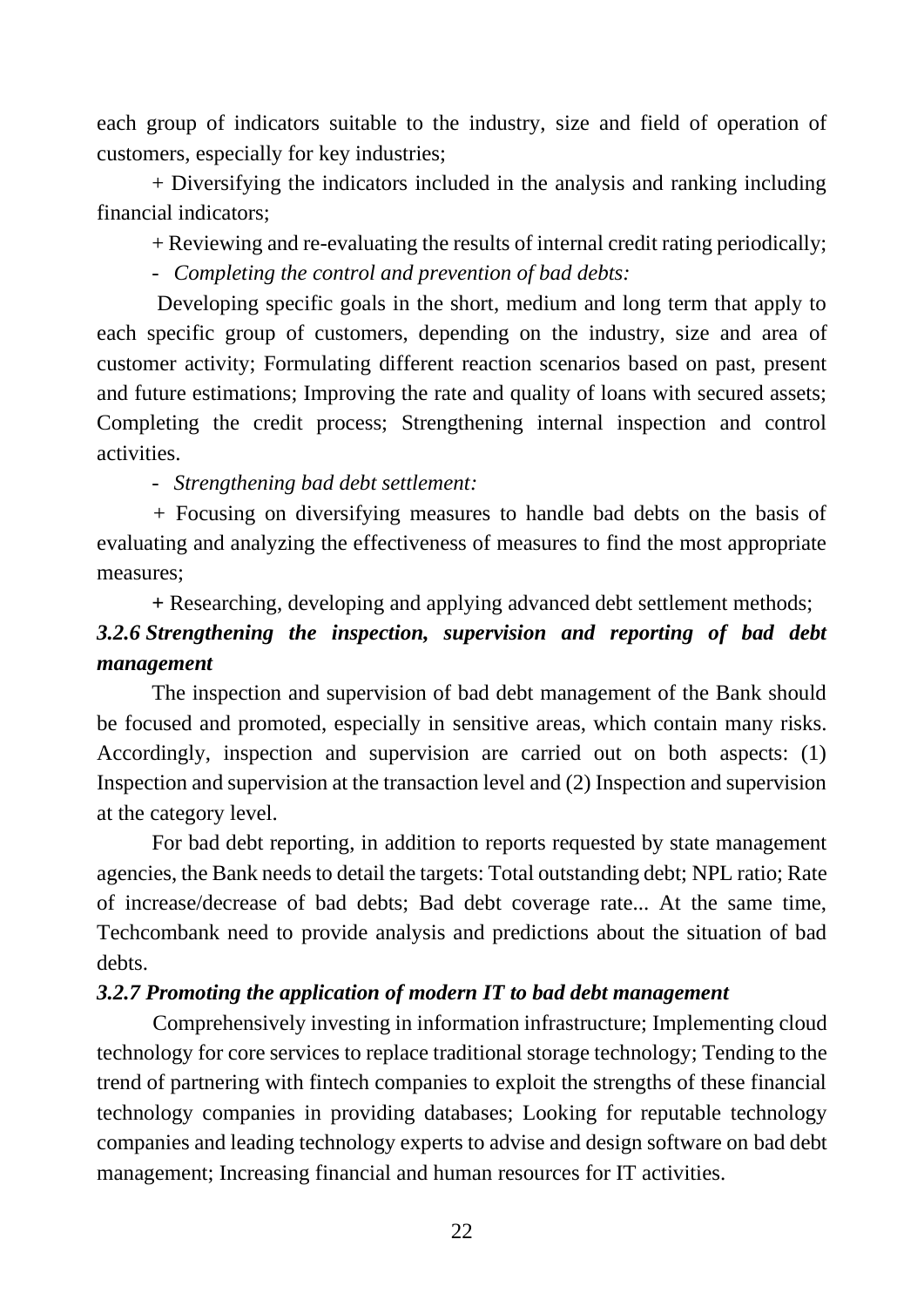#### *3.2.8 Improving the professional quality as well as the ethics of the bank's staff*

Creating opportunities to access and grasp international practices, provisions of law as well as internal regulations of the Bank on credit risk management and bad debt management; Organizing intensive classes for each separate department in the bad debt management apparatus; Setting criteria on the quality of of managers and employees; Encouraging employees to cultivate professional ethics and building a worthy and fair treatment policy.

#### **3.3 Recommendations**

- *3.3.1 Recommendation to the State Bank*
- *3.3.2 Recommendation to the Banking Association*
- *3.3.3 Recommendation to the Government and relevant Ministries*

#### **CONCLUSION OF CHAPTER 3**

Chapter 3 presented 8 solutions to improve the content of NPL management and enhance the quality of factors affecting Techcombank's NPL management. The group of solutions focuses primarily on the subjective factors within the Bank.

In addition, Chapter 3 also presented a group of 3 recommendations to State management agencies to improve the quality of the business environment and recommendations on policies and regulations on NPL management, improve the role of State agencies in monitoring the implementation, creating a transparent and favorable legal environment for the NPL management of the whole banking industry in general and Techcombank in particular.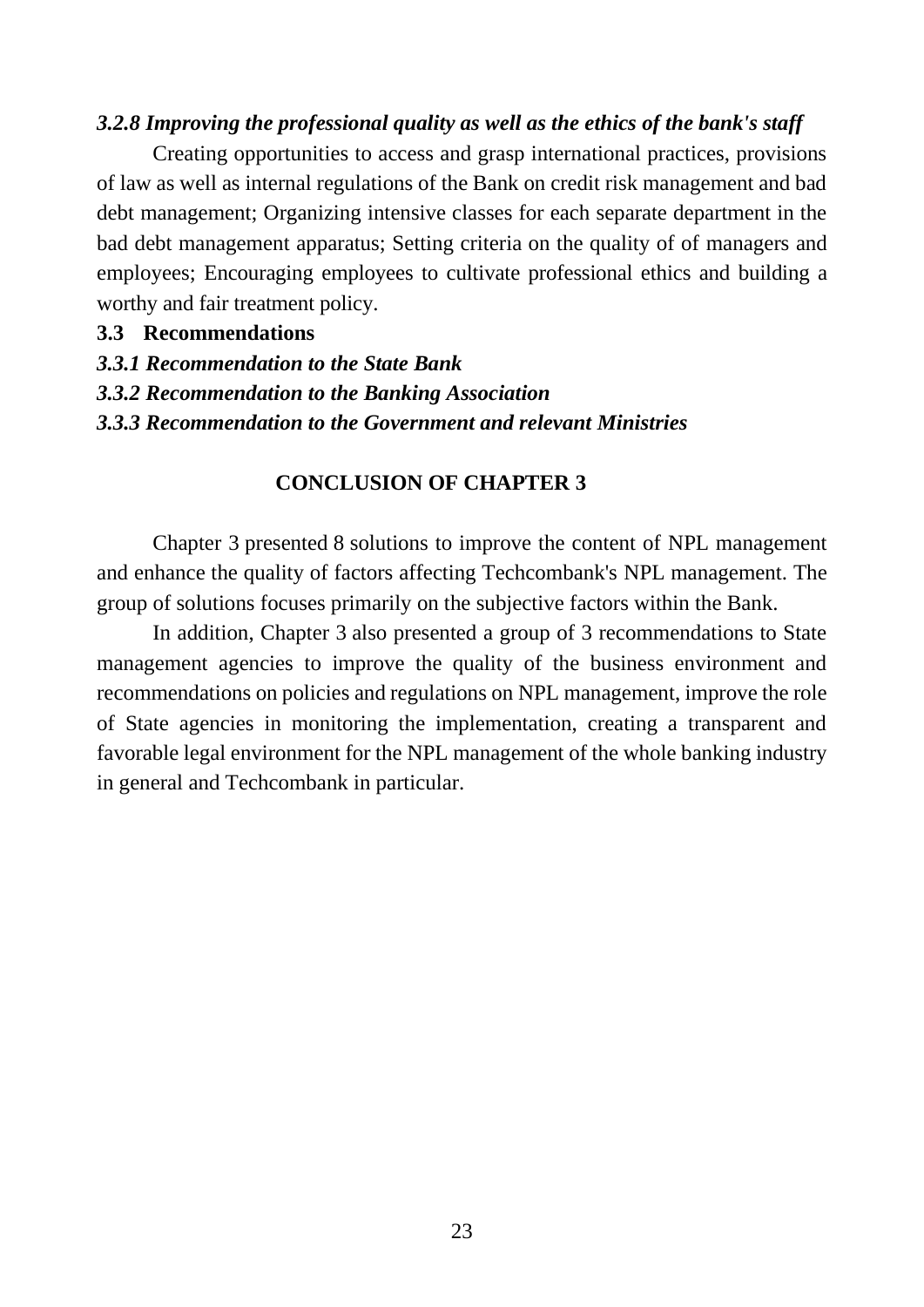#### **GENERAL CONCLUSION**

With the goal of completing and strengthening the management of bad debts at Vietnam Commercial Joint Stock Bank, the thesis has solved the following problems:

First, codifying the theories for bad debt and bad debt management at commercial banks in the condition of new changes as banks are implementing the provisions of the Basel II Treaty.

Secondly, analyzing the situation of bad debts and bad debt management at Vietnam Commercial Joint Stock Bank for the period of 2015-2020 based on the group of indicators, to make comprehensive, accurate and practical assessments. Through the results of the inspection by the econometric model, the thesis assessed the impact of factors on bad debt management activities.

Thirdly, based on the results of analysis and highly reliable qualitative and quantitative evaluation, the thesis has proposed solutions suitable to the actual situation of the Bank and the current development to strengthen the management of bad debts of Vietnam Commercial Joint Stock Bank.

Despite certain results, the thesis still has certain limitations:

*Firstly*, the primary data used in the thesis has only been collected at some bank branches in Hanoi, Ho Chi Minh City, Hung Yen, Hai Duong and Bac Ninh, but has not been collected at the whole bank. The number of experts, managers and employees participating in the survey is limited.

*Secondly,* the secondary data source used in the thesis has many limitations of reliability as well as the comprehensiveness and completeness due to the sensitivity of the information.

*Thirdly*, the thesis considered the management of bad debts in the whole system of Vietnam Industrial and Commercial Joint Stock Bank without conditions for analysis and research specific to each branch, each typical situation to provide solutions suitable and close to the actual conditions of each unit.